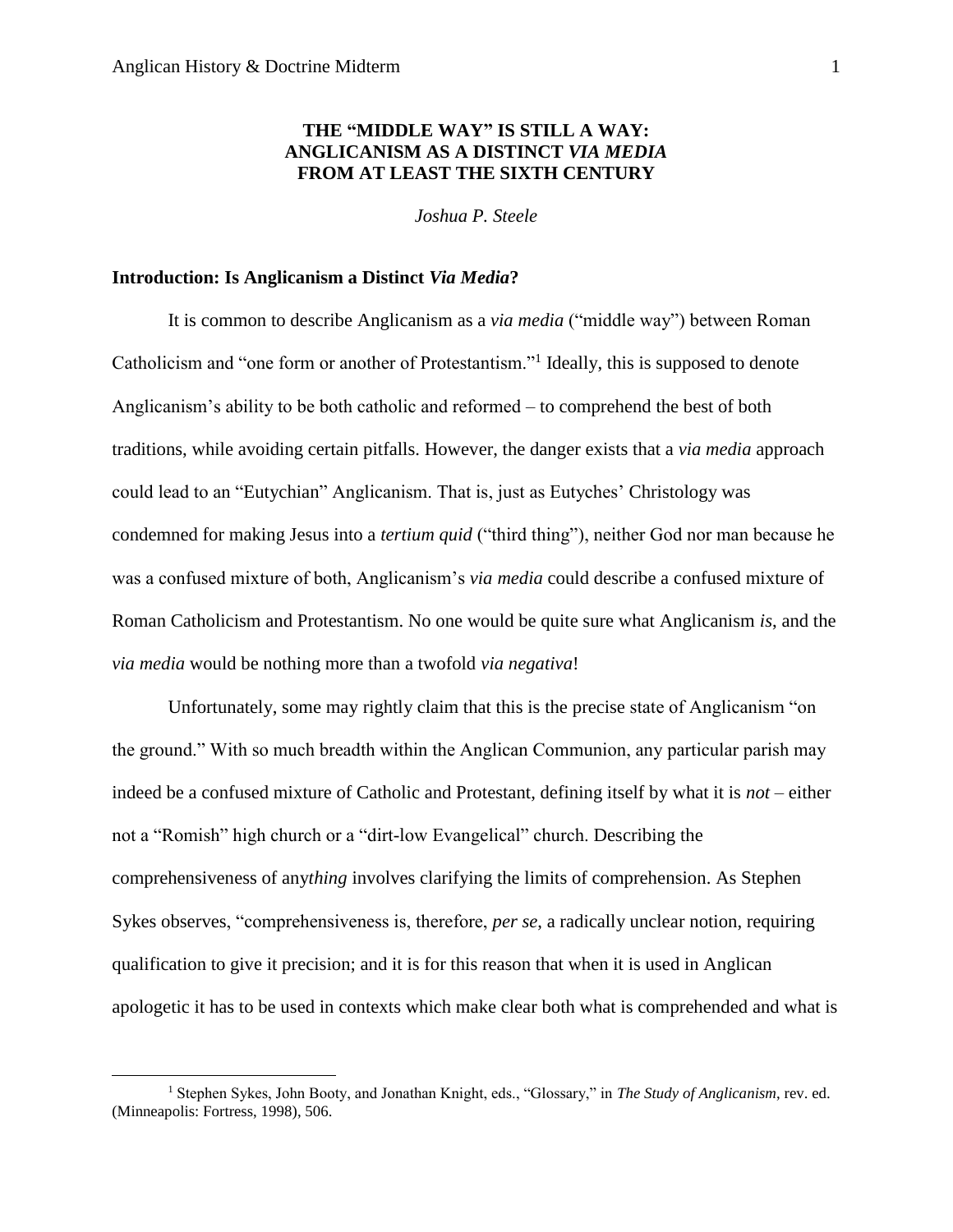still excluded."<sup>2</sup> A twofold *via negativa* will not suffice. To be sure, defining what Anglicanism *is* will involve a differentiation from what it is *not*. However, to be a useful definition, it must go beyond this negative distinction to a positive description.

I contend that Anglicanism is a *distinct via media*. That is, Anglicanism is more than just a confused mixture which is neither Protestant nor Catholic. It is a particular way of following Jesus Christ in the world, and it has been a distinctive *middle* way at least since the arrival of St. Augustine and other evangelists on behalf of Pope Gregory the Great in Kent in 597. <sup>3</sup> This distinct *via media* has led to distinctives in Anglican polity, spirituality, liturgy, and the sacraments – the most important of which I will discuss below. However, I am well aware that tracing the origins of a distinctively Anglican church to the sixth, and not the sixteenth, century is a matter of some controversy. Therefore, allow me to defend my position at the outset.

#### **How Old is Anglicanism?**

 $\overline{a}$ 

It is significant that the first chapter of the classic work *The Study of Anglicanism* is titled "From the Reformation to the Eighteenth Century." Indeed, the first section of that chapter is titled "The First and Formative Century of Anglicanism: 1509 to 1611."<sup>4</sup> In justifying this decision – to begin an account of the history of Anglicanism at the Reformation – Sykes and Booty said the following:

In order to do some justice to the issue which is at stake we have to distinguish between claims and observations. It is indeed true that the Anglican reformers of the sixteenth century and the apologists of the seventeenth went to great lengths to *claim* that the Church of England lived in continuity with the undivided Church of the early centuries. It is also the case that many modern Anglicans *claim* that their Church does not constitute or cultivate a separate denominational identity. Despite these claims, one is bound to

<sup>2</sup> Stephen Sykes, *The Integrity of Anglicanism* (New York: Seabury, 1978), 8.

<sup>3</sup> John R. H. Moorman, *A History of the Church in England*, 3rd ed. (Harrisburg, PA: Morehouse, 1994), 12–13.

<sup>4</sup> William P. Haugaard, "From the Reformation to the Eighteenth Century," in *The Study of Anglicanism*, ed. Stephen Sykes, John Booty, and Jonathan Knight, rev. ed. (Minneapolis: Fortress, 1998), 3.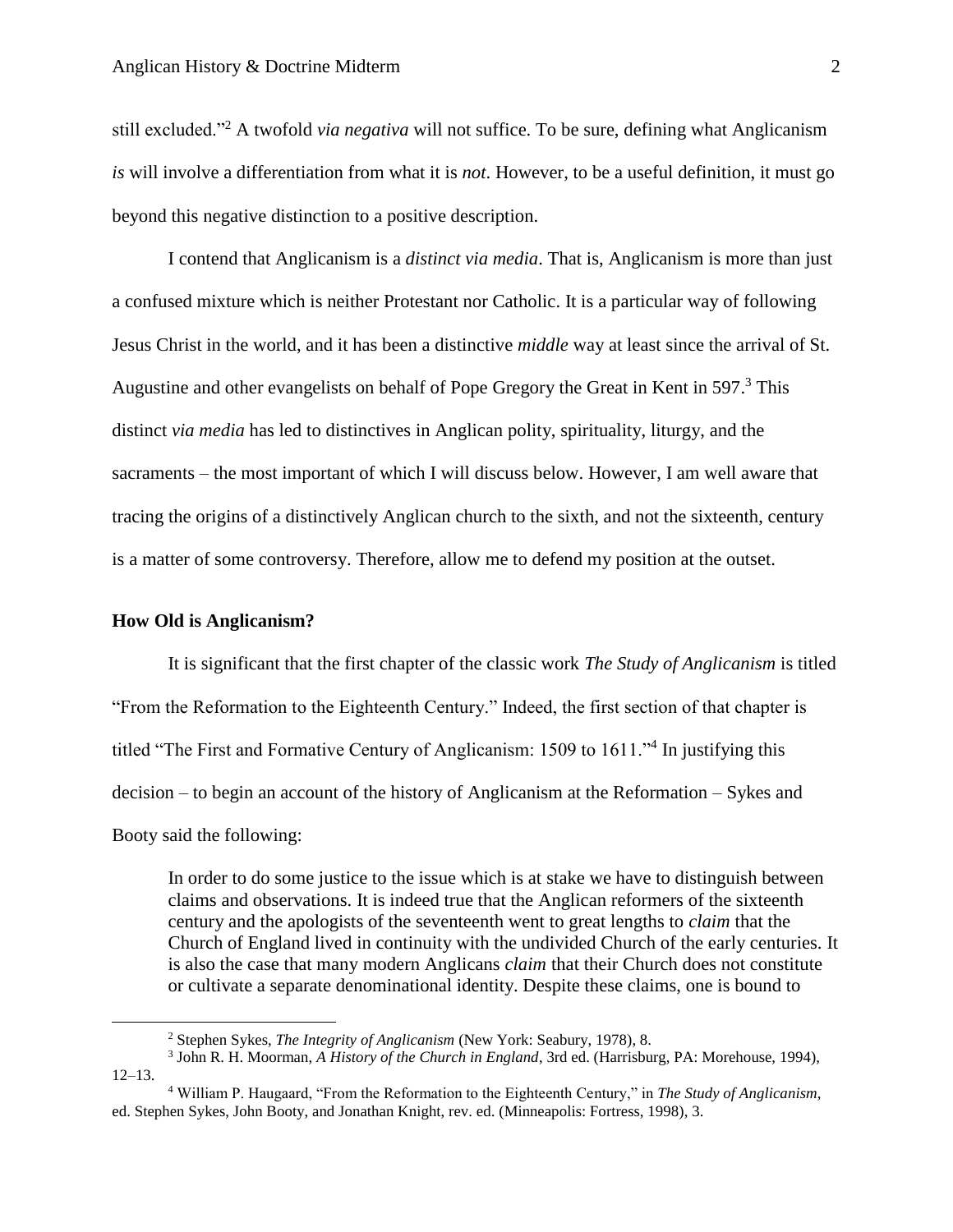$\overline{\phantom{a}}$ 

*observe* that the *de facto* distinctness of Anglicanism begins in the sixteenth century, and that the seventeenth-century apologists devoted the most strenuous efforts to distinguish their Church from both Roman Catholicism and non-conformist Churches.<sup>5</sup>

I agree that the Reformation led to a *significant development* in the distinctiveness of Anglicanism. However, I disagree that the Reformation led to the *origin* of Anglicanism as a distinct *via media*.

Granted, if the question is "when did Anglicanism emerge as a distinct *via media*  between Roman Catholicism and European Protestantism?" then, of course, it would be nonsensical to claim that Anglicanism's origin, thus defined, predates the emergence of European Protestantism (in the sixteenth century)! So, if that is indeed the question, then I will happily join Sykes, Booty, and others in claiming the Reformation as the origin of such an Anglicanism.

However, I do not think it is necessary to frame the question of Anglican origins in a way that necessitates the sixteenth century as the answer. Indeed, doing so seems to suggest that the Anglican Church – or whatever it was before the sixteenth century – was somehow an external observer of the development of the Christian Church throughout its first fifteen hundred years. When, thanks to the uppity monk, Martin Luther, the nameless island church was called upon to "choose ye this day" and join the fray, it instead decided to make its own team! Of course, I am oversimplifying. Nevertheless, certain accounts of Anglican origins seem to presuppose something very much like this scenario.

The scenario is not entirely wrong. To some extent, due to its existence as the church of an island nation, the *ecclesia Anglicana* ("English Church") *was* an external observer of certain

<sup>5</sup> Stephen Sykes, John Booty, and Jonathan Knight, eds., *The Study of Anglicanism*, rev. ed. (Minneapolis: Fortress, 1998), xii–xiii.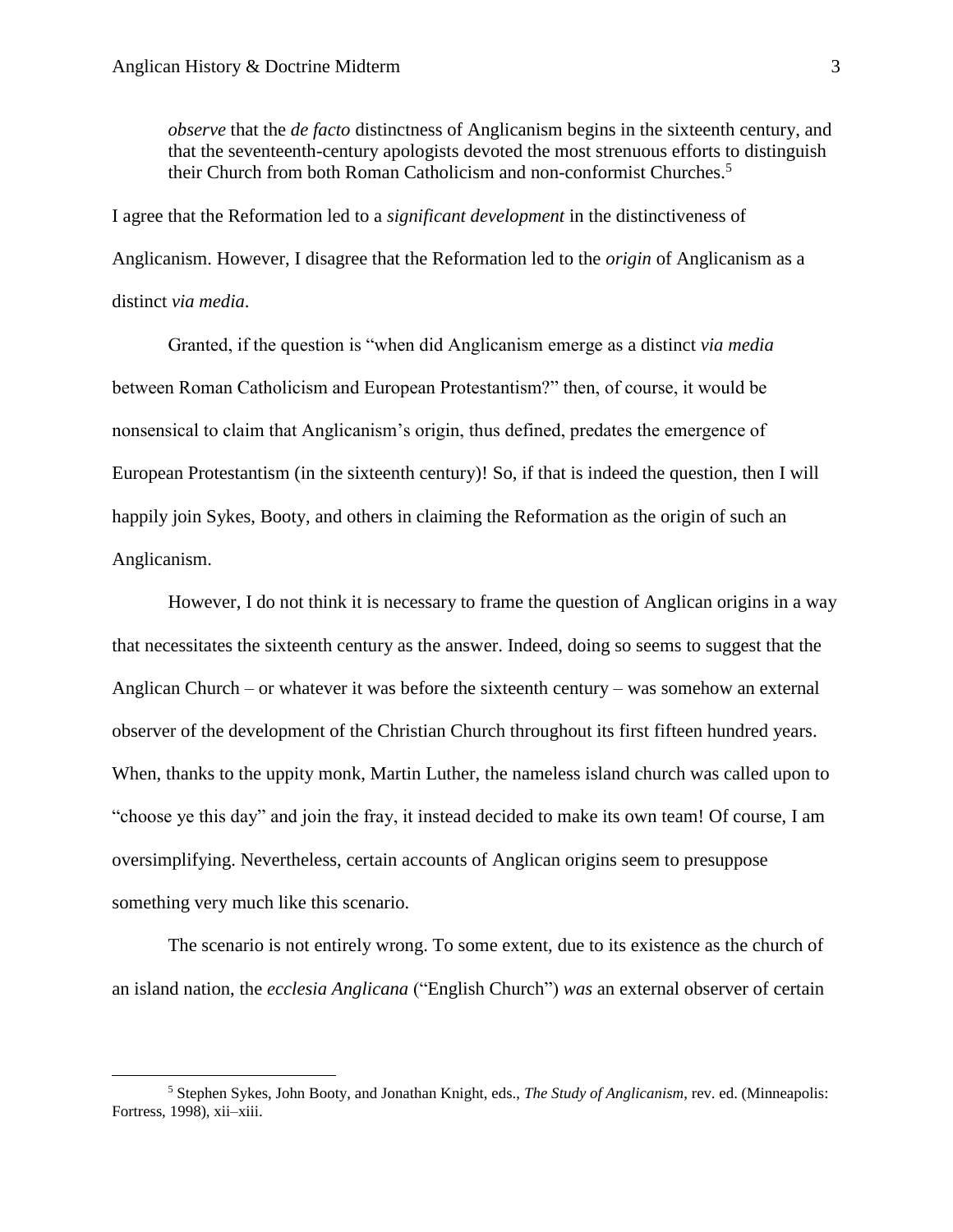developments on the continent. However, it was still very much a part of the catholic Christian Church, from the very first existence of Christians upon the island, perhaps in the late first century!<sup>6</sup> Its existence as an island, and as a mission field of Rome after 597, led to the development of a distinctively Anglican way of being Christian – a way which intensified, but did not originate, during the sixteenth and seventeenth centuries.

To substantiate my pre-Reformation claim, I rely on the work of J. Robert Wright.<sup>7</sup> As Wright notes, because the first recorded use of the term "Anglicanism" was by John Henry Newman in 1838, "in one real sense, the sense in which contemporaries would have acknowledged the existence of the term, the study of 'Anglicanism' can only begin with the nineteenth century." <sup>8</sup> Yet Newman himself claimed that Anglicanism had much earlier origins, stating in his *Apologia* (1864): "Anglicanism claimed to hold that the Church of England was nothing else than a continuation in this country […] of that one Church of which in old times Athanasius and Augustine were members."<sup>9</sup> Therefore, it seems that we must ask "with Richard Hooker, but in a different context today, 'where our Church did lurk, in what cave of the earth it slept for so many hundreds of years before the birth of Martin Luther?' (*Ecclesiastical Polity*   $III.i.10$ )."<sup>10</sup>

The legal evidence cited by Wright is worth quoting at length. Halsbury's *Laws of England* states the following:

In law the Church of England […] is that branch of the Holy Catholic and Apostolic Church which was founded in England when the English were gradually converted to Christianity between the years 597 and 686 […]. The accepted legal doctrine is that the Church of England is a continuous body from its earliest establishment in Saxon times

l

<sup>6</sup> Moorman, *A History of the Church in England*, 3–5.

<sup>7</sup> J. Robert Wright, "Anglicanism, Ecclesia Anglicana, and Anglican: An Essay on Terminology," in *The Study of Anglicanism*, rev. ed. (Minneapolis: Fortress, 1998), 477–83.

<sup>8</sup> Ibid., 477.

<sup>&</sup>lt;sup>9</sup> Ibid.

<sup>10</sup> Ibid., 479.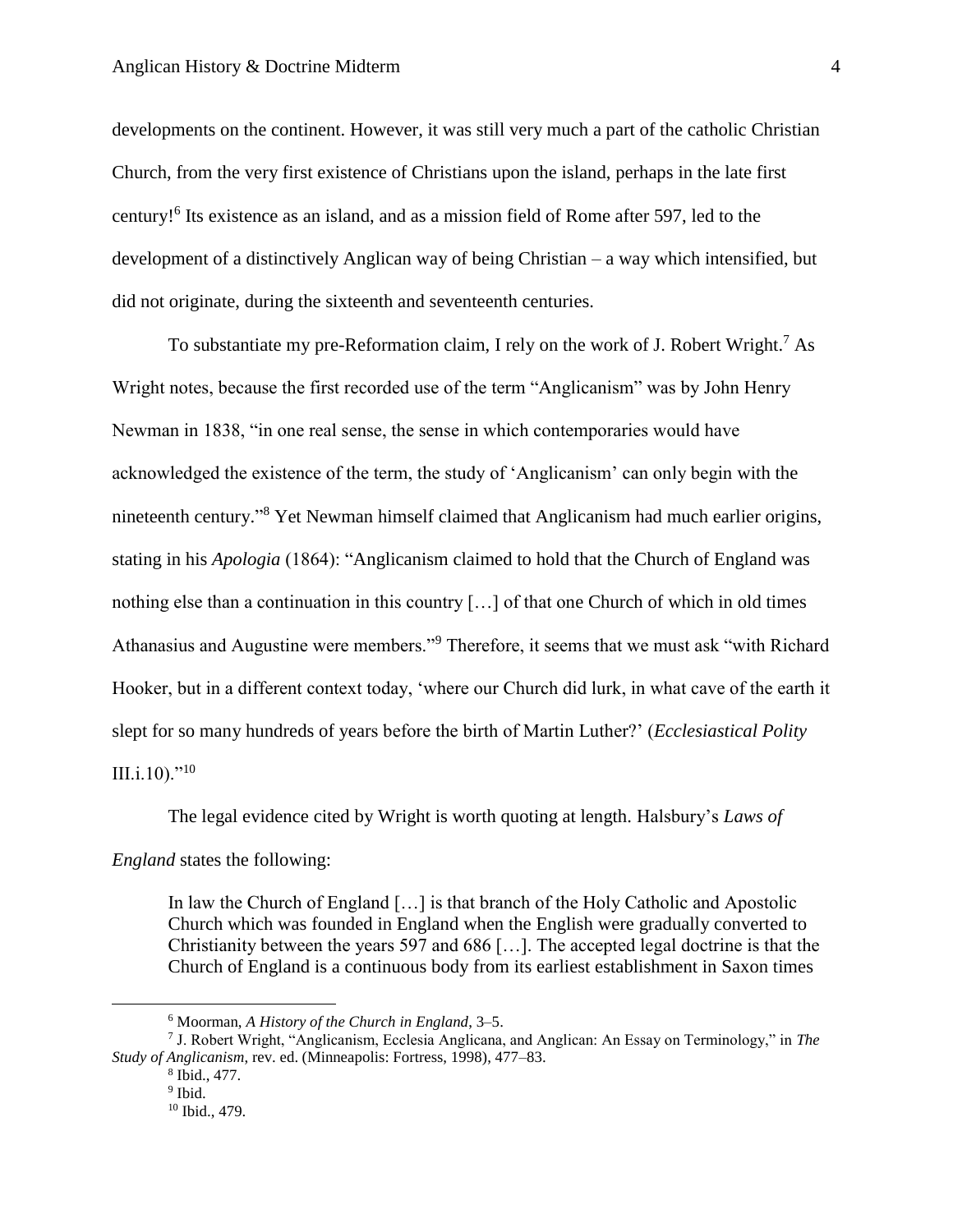[...]. When the statutes to exclude papal jurisdiction were passed in the reign of Henry VIII, the Church of England was regarded as an existing church and there was no intention to vary from the congregation of Christ's Church, but the papal authority in England was regarded as a usurpation. $11$ 

Admittedly, this is but an example of English self-understanding, and not that of a disinterested

external observer. However, given its legal context, I believe that this self-understanding carries

significant weight.

Furthermore, in answering the question "did a 'Church *of* England' replace a 'Church *in* 

England' at the time of the Reformation?" Wright offers a litany of evidence that an

understanding of the "Church of England" (which was something more than merely

geographical) emerged much earlier than the Reformation.<sup>12</sup> To summarize:

- (1) the medieval phrase *ecclesia Anglicana* was translated as "Church of England" in the later Middle Ages;
- (2) Pope Alexander III (1173) and Archbishop Hubert Walter (1195) corroborated this understanding;
- (3) around this time, the *ecclesia Anglicana* was understood to include Wales as well as England;
- (4) Archbishop Henry Chichele (1434) acknowledged other churches as roughly corresponding to the *ecclesia Anglicana*;
- (5) in the middle of the twelfth century, *ecclesia Anglicana* synonymously replaced *ecclesia Angliae* ("Church of England," as in the letters of St. Anselm) and *ecclesia Anglorum* ("Church of the English," as in the *Historia Novorum* of Eadmer and the *Ecclesiastical History* of the Venerable Bede);
- (6) *Anglicanus* meant "English" in medieval usage, deriving from the noun "Angleland," first recorded in the late ninth century
- (7) according to the *Oxford English Dictionary*, the earliest sense of the word "Anglican" matched *Anglicanus*: "of or peculiar to the English ecclesiastically."<sup>13</sup>

Based on this evidence, Wright concludes that the study of "Anglicanism" must begin earlier

than John Henry Newman's first use of the term in 1838. "If the term is to be used descriptively,

and not narrowly or prescriptively, it must finally go back conceptually/doctrinally to the New

<sup>11</sup> Ibid., 480.

<sup>12</sup> Ibid., 479–81.

<sup>13</sup> Ibid., 480–81. References for each item in the list can be found on pp. 482-83.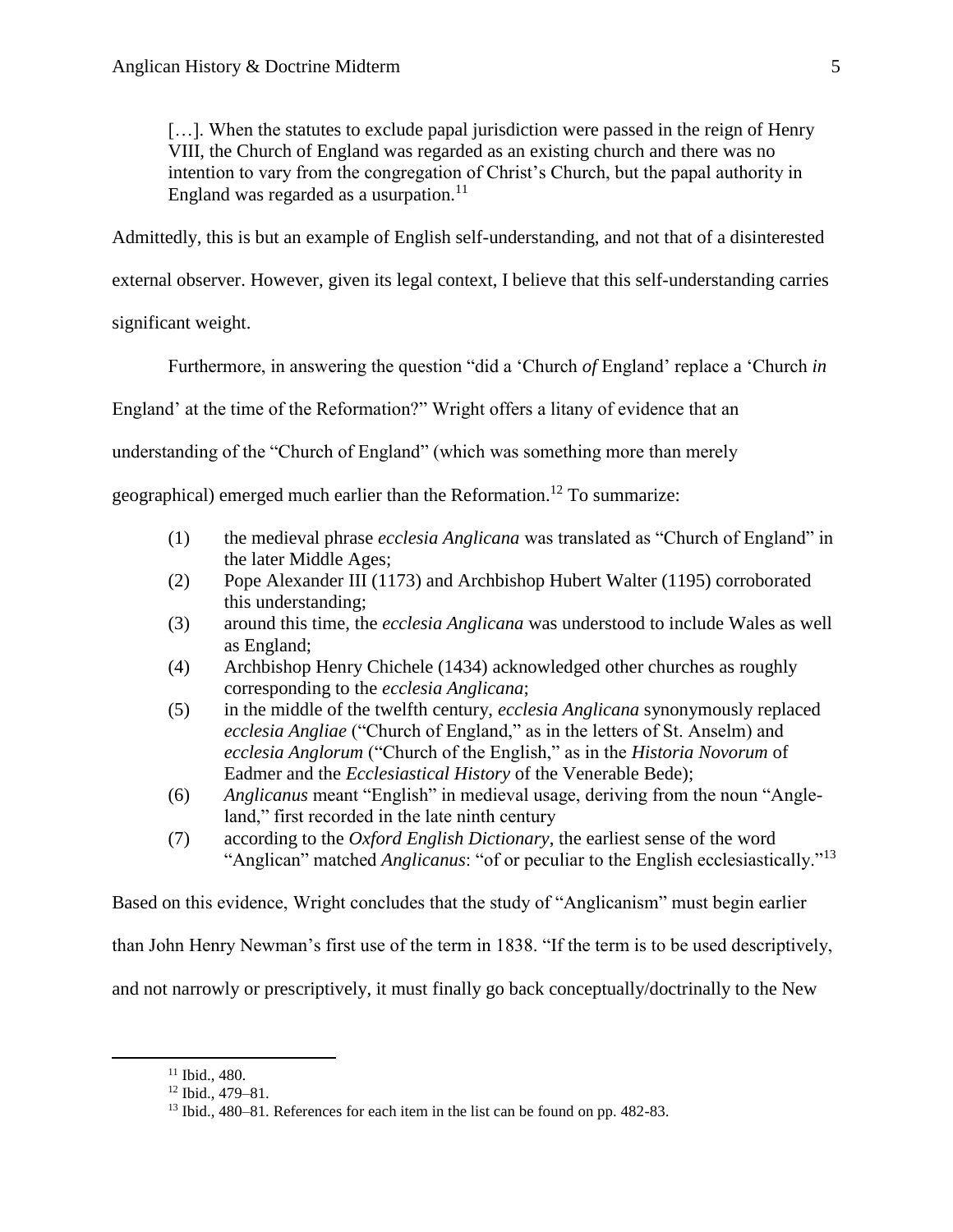Testament and historically/geographically to the martyrdom of St. Alban in the 'patristic' period of 'Anglican' church history."<sup>14</sup> Now, it is difficult to say much, due to lack of evidence, about the period between the martyrdom of Alban (c. 304) and the arrival of Augustine (597). However, I believe it is sufficiently precise to claim that the distinct character of Anglicanism emerged by the sixth century, not during the sixteenth.

## **It is Old. So What?**

One more digression before I discuss the distinctives of Anglican polity, spirituality, liturgy, and the sacraments. For the sake of integrity, I must first address the objections of Paul Avis. In making his case for a more dynamic and dialectical definition of Anglicanism than even the "static" *via media* approach allows, Avis claims that, while describing Anglicanism "as a synthesis of catholic, protestant and liberal elements is correct," it "does not get us very far. It is not sufficient to bring out the distinctive character of Anglicanism."<sup>15</sup> Why? Because both the Protestant churches and the Roman Catholic church have incorporated catholic, protestant, and liberal elements as well. That is, because to some degree Christians now share these things in common, they cannot function as Anglican distinctives. <sup>16</sup> Furthermore, he concludes his essay by noting that, on his interpretation, "the distinctive identity of Anglicanism is located in the sphere of theological method and the understanding of authority that informs it, rather than in terms of liturgy, spirituality or polity."<sup>17</sup>

To be clear, I want to acknowledge and encourage the increased commonality among the various branches of Christ's Church. However, to retroactively remove these things shared in

<sup>14</sup> Ibid., 481.

<sup>15</sup> Paul Avis, "What Is 'Anglicanism'?," in *The Study of Anglicanism*, ed. Stephen Sykes, John Booty, and Jonathan Knight, rev. ed. (Minneapolis: Fortress, 1998), 468.

 $16$  Ibid.

<sup>&</sup>lt;sup>17</sup> Ibid., 475.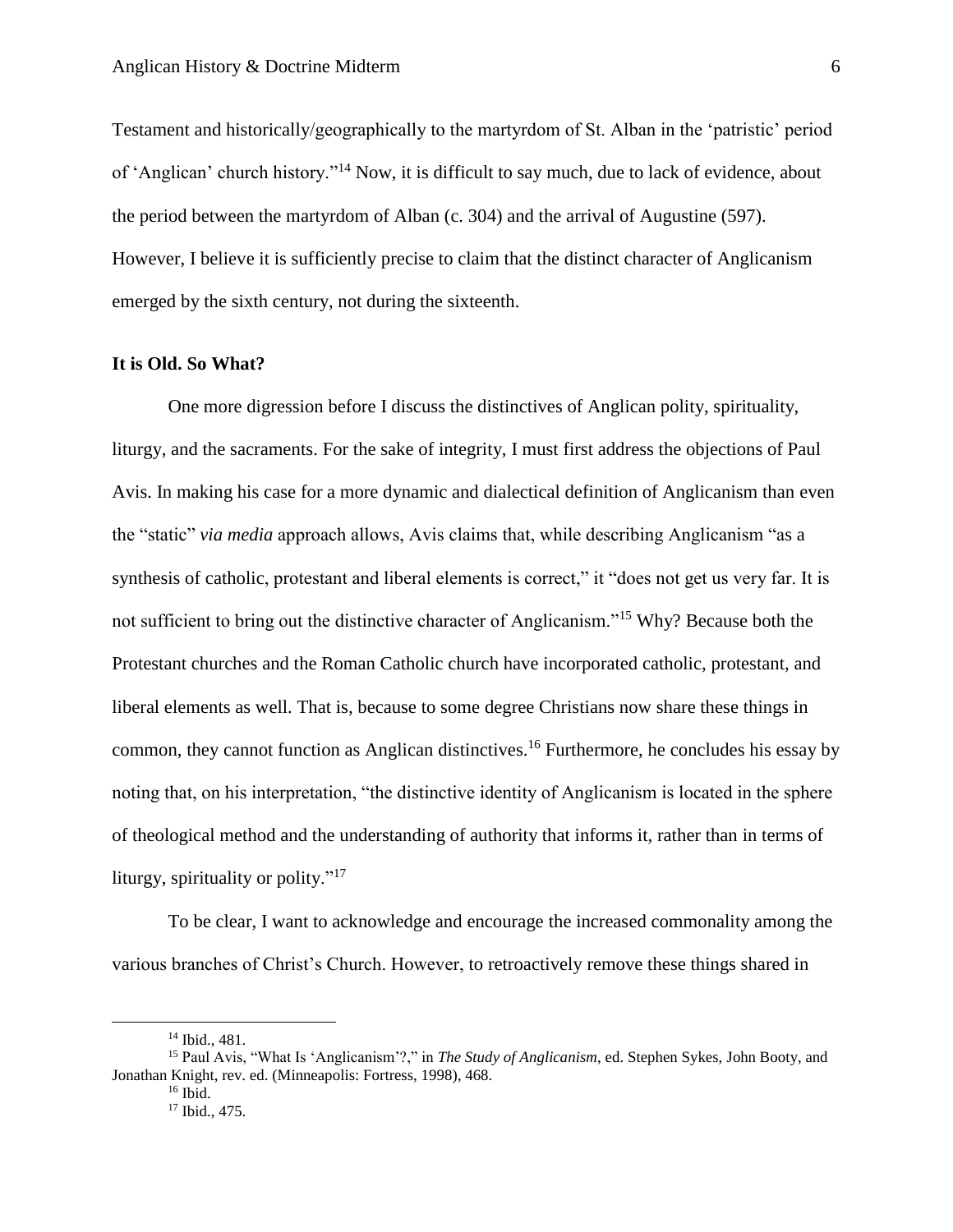common from the historical and distinct identities of each denomination seems to be a revisionist and reductionist mistake. To be sure, Anglicans should not imagine that, in claiming to be inheritors of the riches of the "undivided" patristic Church, they are sole heirs. After all, all Christians are co-heirs, both with Christ (Rom. 8:17) and also of the history of Christ's Church. However, receiving the riches of our history surely involves acknowledging the intricacies, distinctions, and divisions within the story of the Church throughout the ages.

Finally, the distinction between theological method and authority, on the one hand, and liturgy, spirituality, and polity, on the other hand, seems to be an artificial one at best. Because I think Avis too intelligent to deny the connection between these things, I interpret his distinction as a reminder that a proper definition of Anglicanism will not only address Anglican "conclusions" or "positions" on various issues, but also the methodology and ethos which have led to those conclusions. That is, the question is more complicated than "what do Anglicans think about <sup>2"</sup> Nevertheless, answering the question "what makes Anglicanism distinct?" surely involves talking about distinct Anglican positions in polity, spirituality, liturgy, and the sacraments. To these four areas I now turn, tracing Anglican distinctives in each – from the arrival of Augustine at Kent in 597 to the death of John Wesley in 1791.<sup>18</sup>

#### **The Origin of a Distinct Anglican** *Via Media***: 597**

 $\overline{\phantom{a}}$ 

Although Christianity took root in England sometime during the first two centuries AD, its growth was severely curtailed by the invasions of the Jutes, Angles, and Saxons in the early fifth century. The Christian faith in England languished on the brink of extinction for over one hundred years, kept alive by the grace of God through the Western strongholds of Celtic

<sup>&</sup>lt;sup>18</sup> John Wesley's death is, admittedly, an odd place to end. I am limiting my discussion to the content covered in Gerald R. McDermott's Fall 2016 Anglican History & Doctrine course from August 31 to October 14, 2016.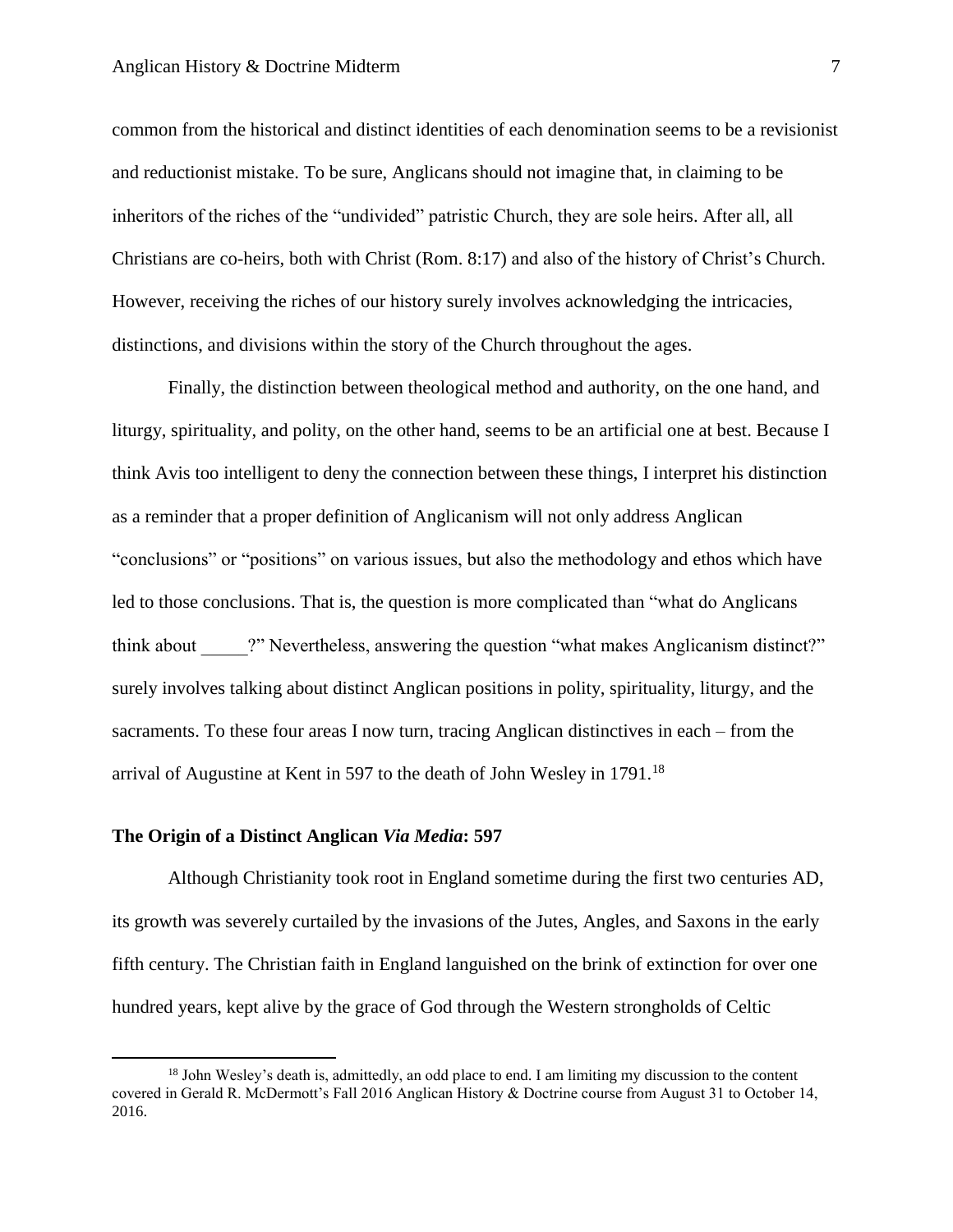monasticism in Wales and Ireland.<sup>19</sup> For this reason, Pope Gregory the Great (ruled 590-604) sent a small team of missionary monks to England, led by Augustine, in 596. After an attempted fearful return to Rome, they arrived in Kent early in 597 and were warmly greeted by King Ethelbert of Kent, and his Christian wife, Bertha.

On Christmas in 597, it is claimed that Augustine baptized over ten thousand converts in the region of Canterbury.<sup>20</sup> It was a period of rapid growth, to say the least! The late sixth and early seventh centuries were also when a distinctly Anglican way of being Christian emerged, at least in the areas of polity, spirituality, and liturgy. I will begin by discussing polity.

### **Distinctives of Anglican Polity**

Now, in a meaningful and purposeful sense, Anglican polity is *not* distinctive. That is, when it comes to the governance of the Church, Anglicans are not unique in holding to the historic threefold office of bishops, priest, and deacons. However, when it comes to polity as the intersection of authority and politics, Anglicanism does have a distinct approach to the relationship between ecclesiastical and monarchical authority, between Church and State, and also the relationship between England and Rome.

This distinctly Anglican approach to polity *intensified* at the Reformation. As Norris notes, "it was not in episcopacy [that] the English Reformers saw the distinctive mark of their system of church government. What set the English church apart was precisely the principles and the fact of royal, as opposed to papal, supremacy." In England, "monarch and bishop stood or fell together, as James I [reigned 1603-1625] asserted, and Charles I [reigned 1625-1649] and his

<sup>19</sup> Moorman, *A History of the Church in England*, 8–9.

<sup>20</sup> Ibid., 14.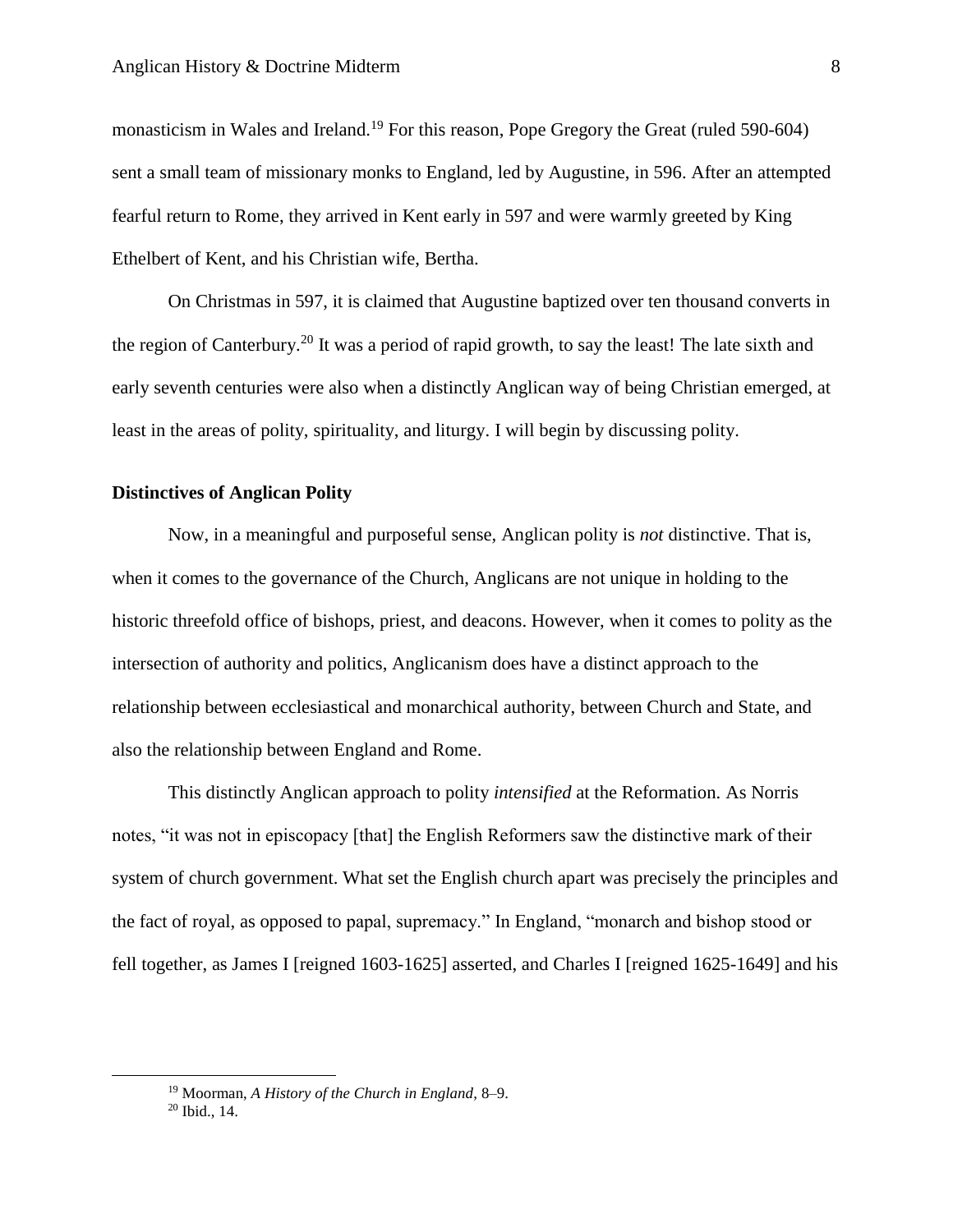archbishop [William Laud] demonstrated."<sup>21</sup> Commenting upon the Elizabethan reforms toward a *via media* ideal, Moorman rightly observes that, although "the fundamental doctrines and constitution of the Church remained the same," the "chief constitutional change lay in the position of the sovereign as 'Supreme Governor' [of the Church]. This title had not been used before, though many sovereigns had acted as such without claiming the title."<sup>22</sup> He cites William the Conqueror, who reigned from 1066 until 1087, as an example of monarchic rule over ecclesiastical matters.<sup>23</sup>

However, the uniquely Anglican relationship between Church and State, and between

England and Rome, began in the late sixth and early seventh centuries. Consider the relationship

between King Ethelbert of Kent and Pope Gregory the Great, as revealed by a letter from

Gregory to Ethelbert:

The reason why Almighty God raises good men to govern nations is that through them He may bestow the gifts of His mercy on all whom they rule. We know that this is so in the case of the English nation, over whom you reign so gloriously, so that by means of the good gifts that God grants to you He may bless your people as well. Therefore, my illustrious son, zealously foster the grace that God has given you, and press on with the task of extending the Christian Faith among the people committed to your charge.<sup>24</sup>

King Ethelbert was far from unique, however, in being viewed as a Christian ruler and monarch.

As Moorman notes:

l

In Anglo-Saxon times the boundary between Church and State was far less clearly drawn than it has been in more recent days. The king was regarded not only as head of the Church but as 'the vicar of Christ among a Christian folk' a title which he could never have claimed after the rise of papal power in the eleventh century. Practically all appointments to bishoprics and abbeys were made by the king himself, apparently with little opposition, and many of the king's advisers and servants were ecclesiastics. In the

<sup>21</sup> Richard A. Norris Jr., "Episcopacy," in *The Study of Anglicanism*, ed. Stephen Sykes, John Booty, and Jonathan Knight, rev. ed. (Minneapolis: Fortress, 1998), 334.

<sup>22</sup> Moorman, *A History of the Church in England*, 212.

<sup>23</sup> Ibid., 212; cf. 55-59.

<sup>24</sup> Bede, *Bede's Ecclesiastical History of the English People*, ed. R.E. Latham, trans. Leo Sherley-Price, rev. ed. (London: Penguin Books, 1990), 94.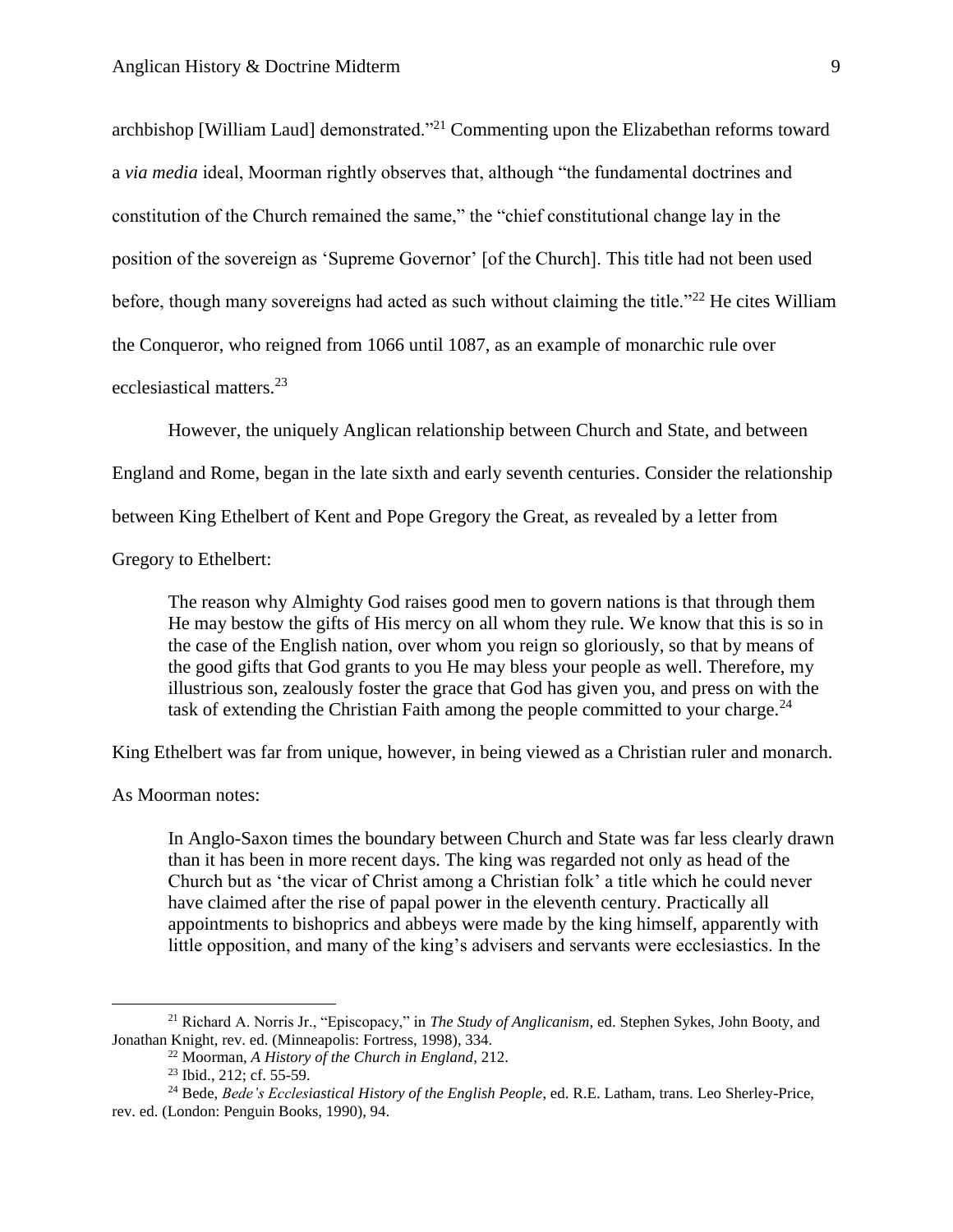administration of justice the bishop and the earl sat side by side in the shire-court and dealt with all causes spiritual as well as  $\text{lay.}^{25}$ 

This is not to claim that England was the only place in which the boundary between sacred and secular was ever blurry. However, it is an important background to later English monarchs claiming the title of Supreme Governor, instead of obeying papal orders.

Given the blurring of Church and State, the complex relationship between England and Rome affected bishops as well as kings. Augustine faced the question of how to interact with British bishops when he arrived in Kent in 597. Gregory gave him authority over the existing bishops, "who had kept the flame burning during the years when the rest of England had reverted to heathenism."<sup>26</sup> Understandably, "the British bishops bitterly resented the complete disregard of their position and refused to co-operate with the Roman mission or to attempt to reach agreement on such matters as the date of Easter, baptismal customs, and so forth."<sup>27</sup> This conflict, between the native British and the Church of Rome, simmered for centuries.

This brings us to the transition which took place during the Norman Conquest (1066- 1109). As Moorman summarizes it: "for five hundred years [the Church of England] had gone its own way, very much cut off from the general flow of Church life in the rest of Europe. For the next five hundred years it was to be brought more and more under the influence of Rome and thus to lose some of its independence and distinctive character."<sup>28</sup>

When William took the throne in 1066, there had recently been an increase in papal power. Although "both Alexander II and Gregory VII liked to think that William would govern his realm with due deference to their wishes," they were "much mistaken."<sup>29</sup> Under William, the

<sup>25</sup> Moorman, *A History of the Church in England*, 47.

<sup>26</sup> Ibid., 14.

<sup>27</sup> Ibid., 14–15.

<sup>28</sup> Ibid., 55.

<sup>29</sup> Ibid., 59.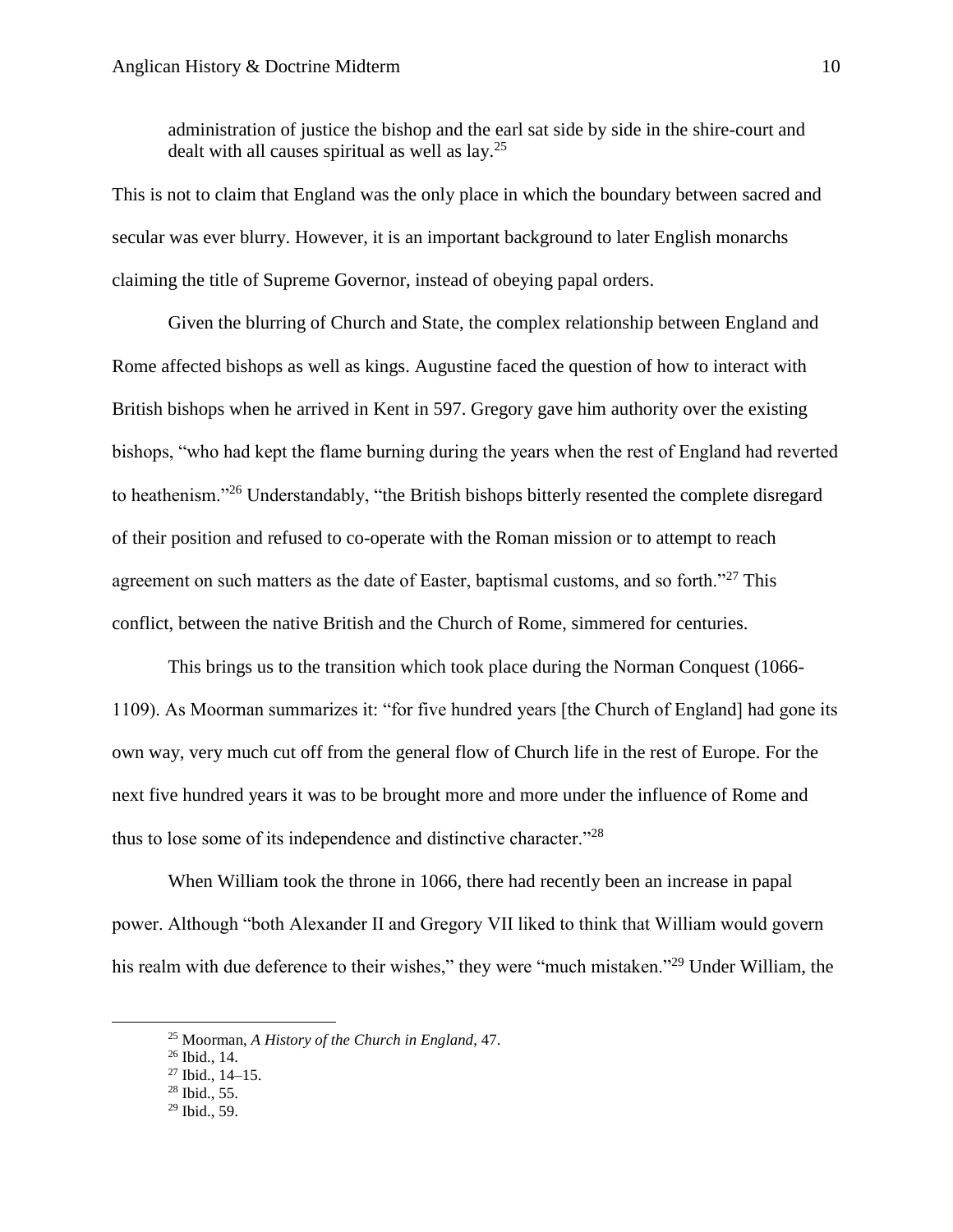English Church was "to be brought into the main stream of continental church life, but it was to remain under the leadership of the king."<sup>30</sup> The eleventh-century conflict between king and pope affected the life and ministry of Anselm, Archbishop of Canterbury from 1093-1109. Although he is better known for his theological contributions – the *Monologion*, *Proslogion*, and *Cur Deus Homo* – he also left a mark on Anglican polity by supporting papal supremacy. This led to bitter conflicts with King Rufus and King Henry I.<sup>31</sup>

In the twelfth century, conflicts also flared between Church and State, and between king and pope. For an example of the former conflict, Thomas Becket, Archbishop of Canterbury from 1162-70, refused to allow clergy to be tried under secular rather than ecclesiastical jurisdiction. This was one of the reasons he was murdered in his own cathedral by King Henry II's henchmen.<sup>32</sup> For an example of the latter conflict, King John quarreled bitterly with Pope Innocent III over the papal appointment of Stephen Langton as the Archbishop of Canterbury in 1205, refusing to allow Langton to enter England. Innocent responded to this insubordination by issuing a papal interdict in 1208, excommunicating the king in 1209, and threatening a deposition in 1212. In 1213, John was finally forced to submit to Innocent's will, surrendering his rule to the pope.

Although Innocent returned John his authority and ended the interdict in 1214, the entire episode contributed to a strong English "anti-royal feeling which, to some extent, was also antipapal."<sup>33</sup> The Magna Carta was issued in 1215, the first clause reading "the English Church shall be free."<sup>34</sup> That is, free to elect its own rulers according to its own Canon Law, and not according

 $\overline{a}$ 

<sup>34</sup> Ibid.

<sup>30</sup> Ibid., 60.

 $31$  Ibid., 66–68.

<sup>32</sup> Ibid., 76–81.

<sup>33</sup> Ibid., 84.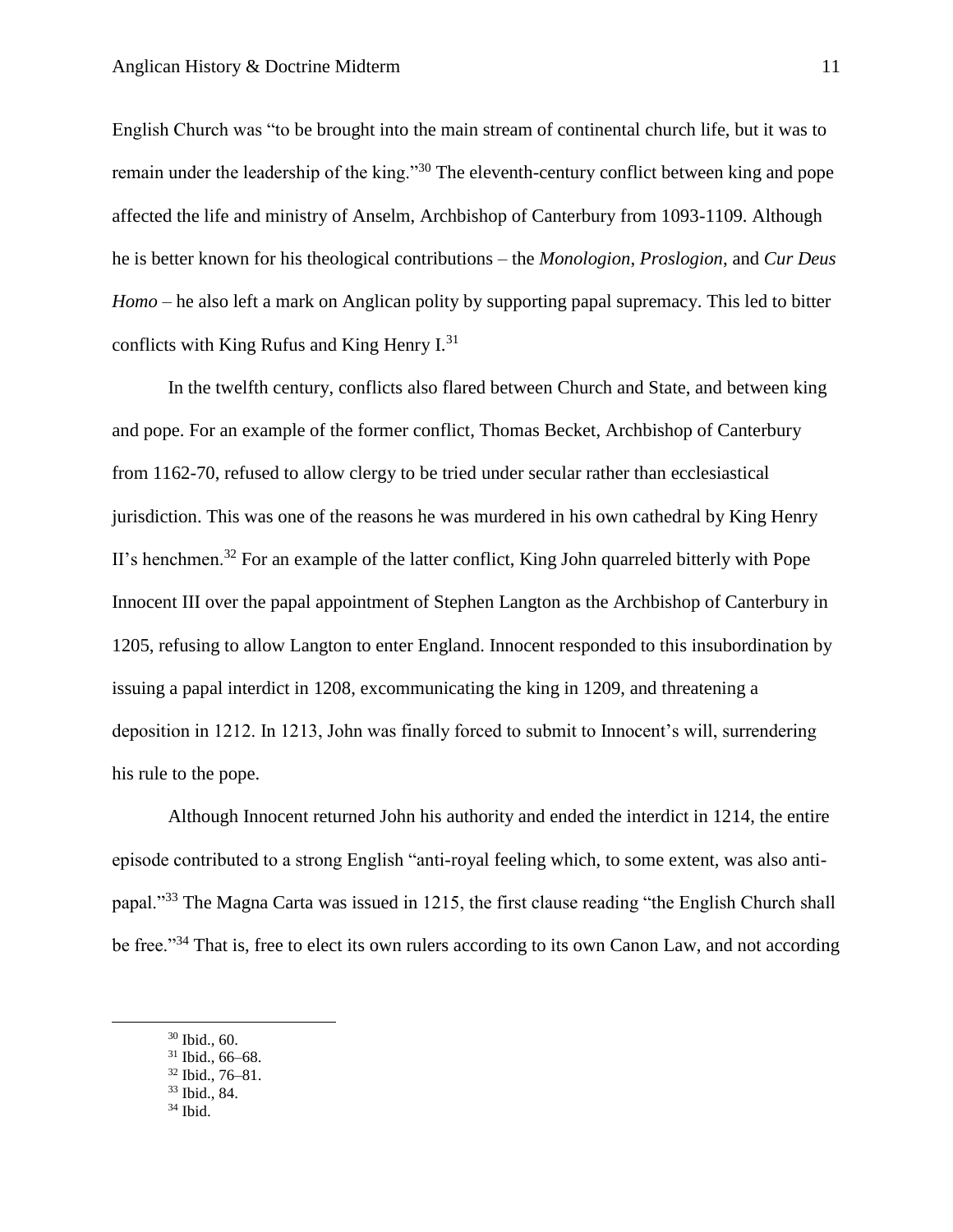to the whims of either king or pope! However, as Moorman notes, "this may have been a blow to the royal prestige, but in fact it did little to promote the independence of the English Church since, in every disputed election, the papacy now had the power to intervene.<sup>35</sup>

Again, conflicts between England and Rome affected bishops as well as kings. For example, in the thirteenth century, both Bishop Robert Grosseteste and King Edward I opposed papal authority, reflecting a growing sense of nationalism and patriotism against the perceived papal meddling in English affairs.<sup>36</sup> In the fourteenth century, English anti-Roman sentiments increased due to the horrors of the papal Inquisition against the Templars and the burdens of increased ecclesiastical taxation.<sup>37</sup> Although in 1302 Pope Boniface VIII issued the bull *Unam Sanctam*, claiming both spiritual and earthly authority for the papacy, the English throne responded with the *Statutes of Provisors* (1351, 1390) and *Statutes of Praemunire* (1353, 1393), which attempted to stem the flow of money and appeals for legal recourse to Rome.<sup>38</sup>

However, there was also growing distaste for the Church hierarchy in general during the thirteenth century, as exemplified in the life and work of John Wyclif. Although he is best remembered for a translation of the Bible into English produced at the end of his life (d. 1384), Wyclif vehemently argued against all earthly hierarchies, claiming that all dominion properly comes from God alone. As Moorman notes, Wyclif argued that, "since each man is responsible to God alone, there can be no need for a hierarchy and no distinction between priest and layman. All are equal in the sight of God."<sup>39</sup> Although Wyclif and his movement, the Poor Preachers,

- <sup>37</sup> Ibid., 115.
- <sup>38</sup> Ibid., 116.
- <sup>39</sup> Ibid., 120.

<sup>35</sup> Ibid.

<sup>36</sup> Ibid., 93–94, 112–14.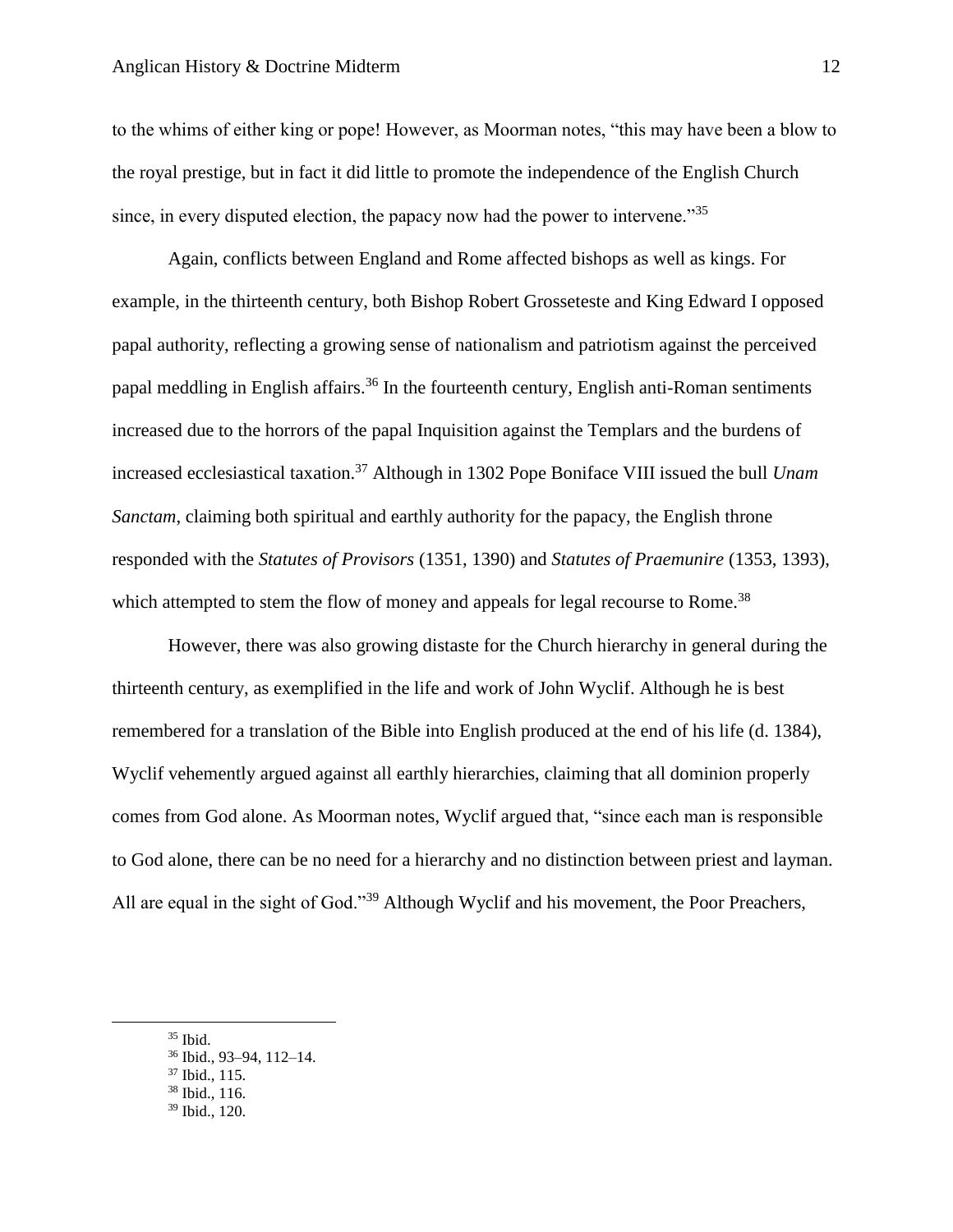failed to abolish the historic and catholic hierarchy within the Church of England, their sentiments reflect the broad range of Anglican attitudes toward Church polity.

In the fifteenth century, papal authority in England was diminished – due to the identification of the papacy with the enemies of English (the "Babylonish Captivity," from 1309- 78), and due to the papal schism between Rome and Avignon (1378-1417).<sup>40</sup> Nevertheless, the followers of Wyclif, known as the Lollards ("mumblers"), continued to attack the Church hierarchy. For their efforts, they were viciously persecuted and largely silenced by 1430.<sup>41</sup>

All of these events from the sixth to fifteenth centuries – although I have mentioned only a few of the more significant developments – contributed to the uniquely Anglican approach to polity and authority which intensified in the sixteenth and seventeenth centuries. For all its novelty, Henry VIII's break with Rome did not emerge in a political and ecclesiastical vacuum. Rather, he built upon the longstanding English tradition of viewing the monarch as a rightful ruler of the Church of England, and of viewing the papacy with a fair amount of suspicion.

Furthermore, although Wyclif and the Lollards' attacks against the hierarchy of the Church prefigured the continuing protests of the Presbyterians and Puritans against episcopal polity (among many other things) in the sixteenth and seventeenth centuries, the Church's response to such attacks was a consistent insistence on the historic threefold office of bishops, priests, and deacons. Therefore, John Jewell's (1522-71) and Richard Hooker's (1554-1600) defenses of classical Anglican polity against both Rome (Jewell's 1562 *Apology of the Church of England*) and Puritanism (Hooker's 1594-97 *Of the Laws of Ecclesiastical Polity*) did not emerge in a vacuum, either. Instead, their work – as well as the work of their successors, the

<sup>40</sup> Ibid., 138–39.

<sup>41</sup> Ibid., 140.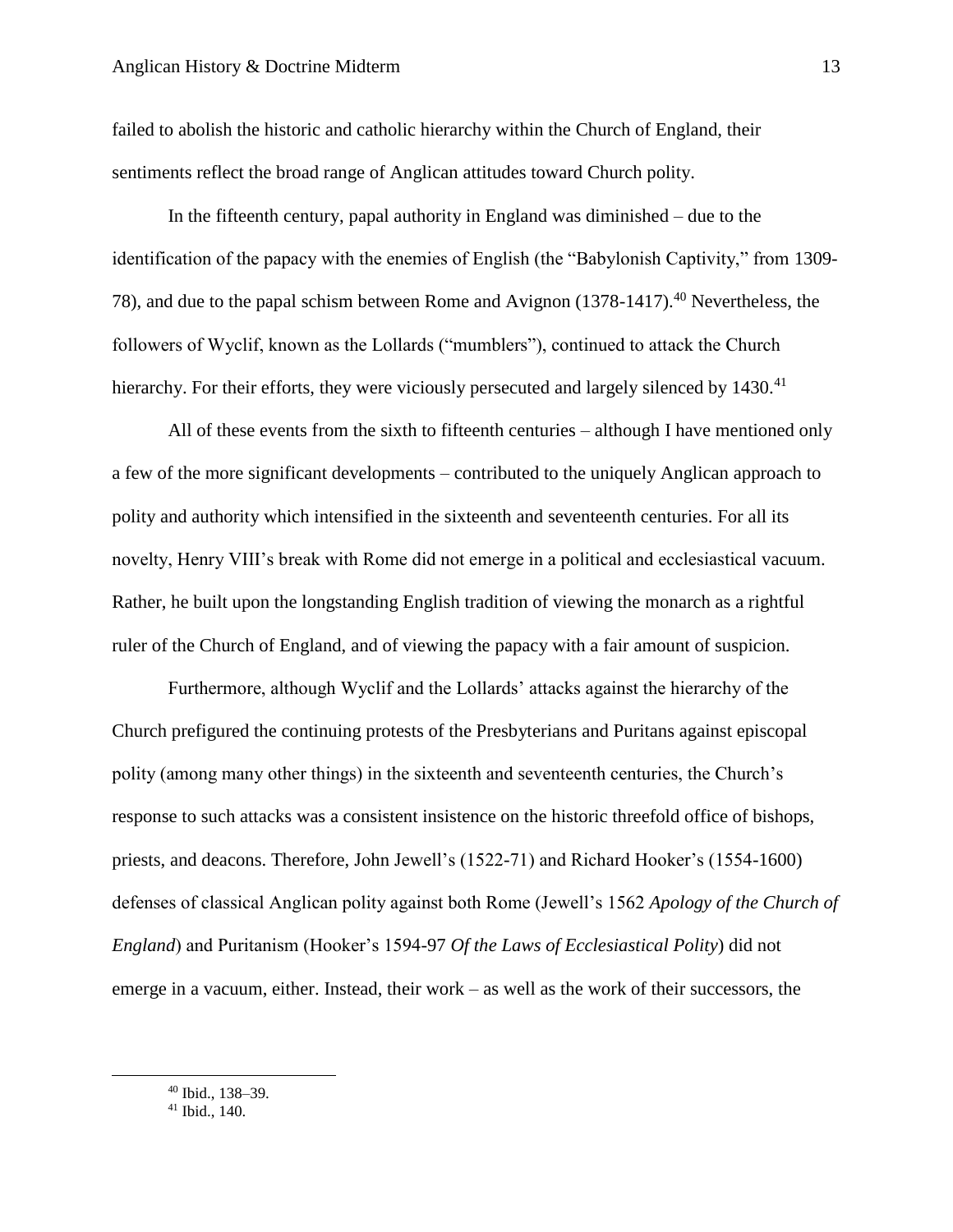Caroline Divines, in the seventeenth century – built upon and intensified the old English tradition of navigating a middle way between Church and State, between England and Rome, and between king and pope. This tradition within Anglican polity was so old and strong that not even Civil War (1642-45) and the effective dissolution of the episcopal Church of England before (1644) and during (1649-60) the Commonwealth period were enough to abolish the threefold office for good. Nevertheless, despite the Restoration of episcopal polity in the Church of England under Charles II in 1660, the "Clarendon Code" of Acts of Parliament from 1661-66 divided the country of England into conformist and nonconformists. As Moorman summarizes it, "a clear line was drawn between those who accepted the teaching and discipline of the established Church and those who were determined to preserve their independence."<sup>42</sup> Even among the conformists, there was a divide between High Church and Low Church parties that continues, in various forms, throughout the Anglican Communion to this very day.

Finally, for this section, I would argue that the work of John Wesley (1738-91) illustrates a blurring of the boundaries between conformists and nonconformists in Anglican polity. After all, Wesley, despite his loyalty to the Church of England, founded the Methodist movement, which began to depart from the Church of England after Wesley's illicit ordination of Thomas Coke and Francis Asbury in 1784.<sup>43</sup>

As Avis notes, "Anglicanism is committed historically to a distinctive approach to the question of authority. Its sources of authority, dispersed as they are through many channels, are both mutually restricting and mutually illuminating."<sup>44</sup> I have not been able to describe every facet and contour of this uniquely Anglican approach to authority and polity, but I trust that I

<sup>42</sup> Ibid., 253.

<sup>43</sup> Ibid., 301.

<sup>44</sup> Avis, "What Is 'Anglicanism'?," 474.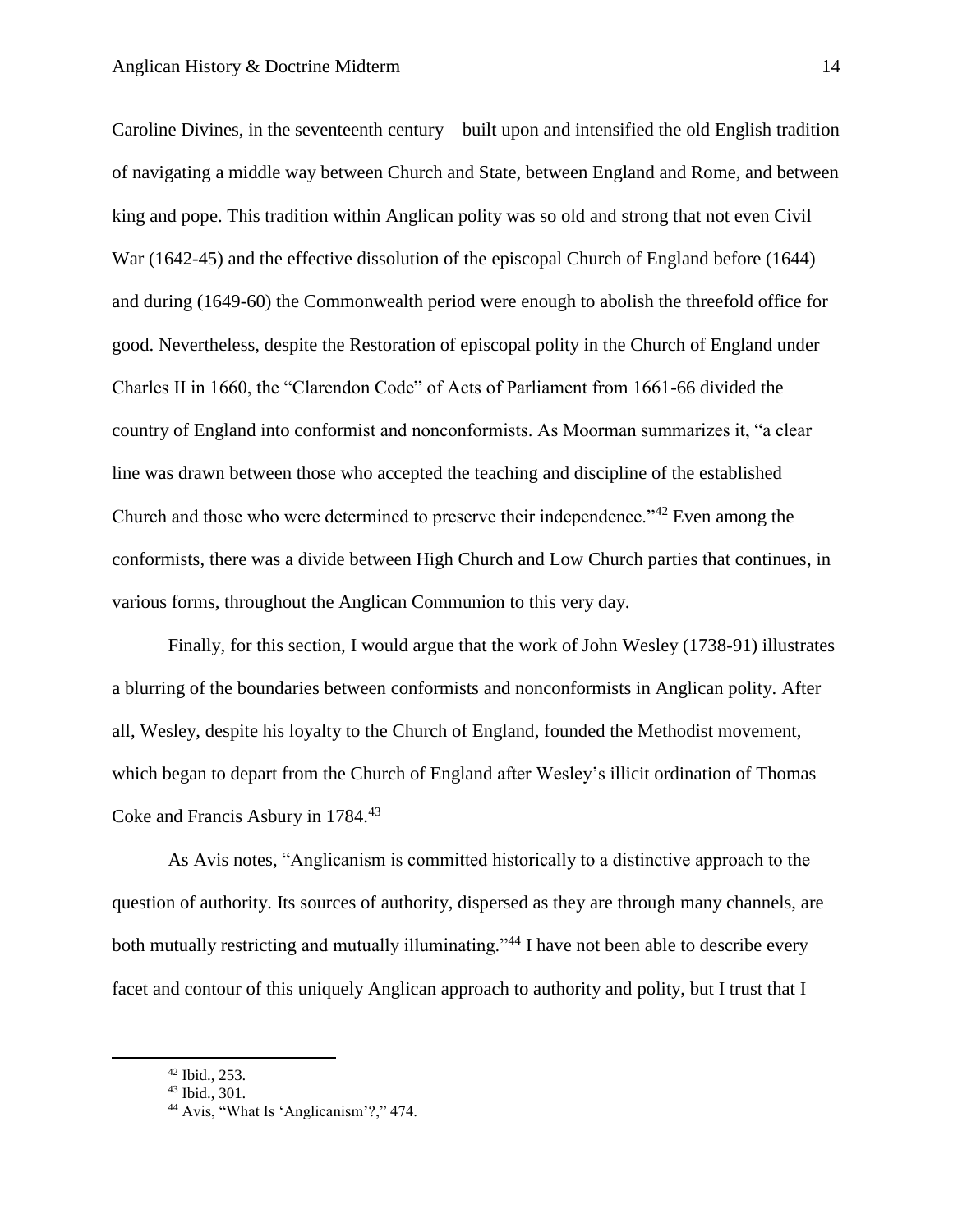have demonstrated that the distinctives of Anglican polity emerged far earlier than the sixteenth century.

# **Distinctives of Anglican Spirituality**

At the intersection of Anglicanism's distinct approaches to both polity and spirituality is the unique combination of monastic traditions in England which began in the early seventh century, after the arrival of Augustine in 597. Although Celtic spirituality and monasticism had existed on the British Isles for centuries, the newly-arrived Roman spirituality, which involved a Benedictine monasticism, brought with it differences both practical and spiritual. For example, the Celtic and Roman Churches differed on the date of Easter, the cut of the monastic tonsure, the wearing of crowns by bishops, the introduction of foot-washing at baptism, the penitential system, and the consecration of the Eucharist by more than one priest.<sup>45</sup> These differences, especially the date of Easter, led to the Synod of Whitby in 663, called by the King of Northumbria. He decided in favor of the Roman date, which, although it was a "bitter blow to the Celts," was arguably a wise decision in order to keep the Church of England "in touch with the blood-stream of the Catholic Church."<sup>46</sup>

After the devastating Viking invasions in the eighth and ninth centuries, monasticism in England experienced a revival under St. Dunstan (b. 909), after he was appointed the Abbot of Glastonbury in 943 by King Edmund.<sup>47</sup> Although English monasteries were in line with European ones, thanks to the common Rule of St. Benedict, "in order to settle the various problems of local usage a meeting was held about 970 at which a 'custumal' was drawn up,

<sup>45</sup> Moorman, *A History of the Church in England*, 19.

<sup>46</sup> Ibid., 21.

<sup>47</sup> Ibid., 43.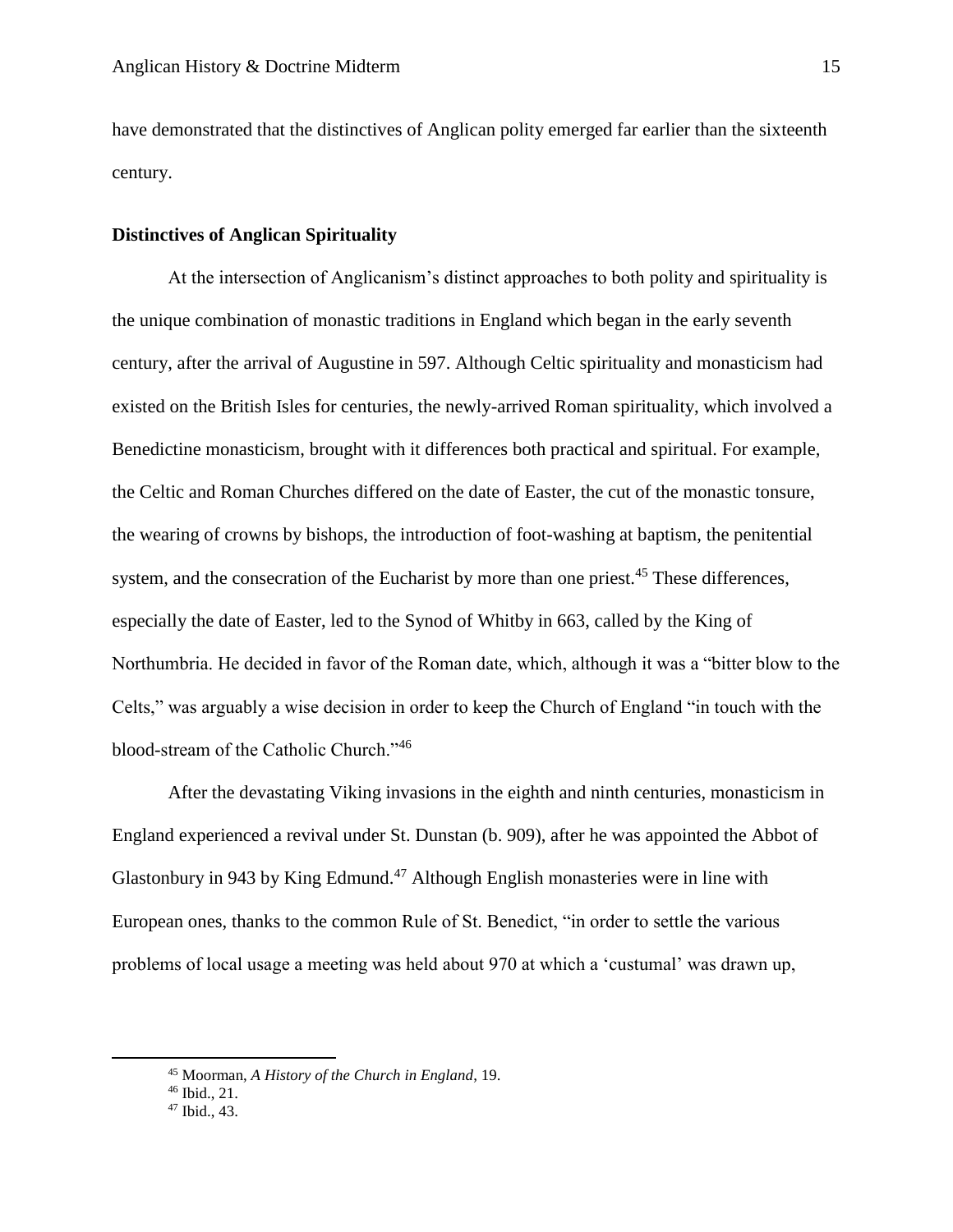known as the *Regularis Concordia* and intended to govern the lives of all English monks."<sup>48</sup> Although the *Regularis Concordia* relied upon the Rule of St. Benedict, it reflected the close relationship between monasteries and the national life of England, by including prayers for the king to be said at each service. Furthermore, England developed the unusual custom of "cathedral priories," where "the cathedral of a diocese was manned not by secular clerks but by professed monks."<sup>49</sup> Until the monasteries were dissolved in the sixteenth century, about half of English cathedrals were monastic.<sup>50</sup>

There was further growth in English monasticism in the eleventh and twelfth centuries, especially of the Cistercian order, a particularly austere form of Benedictine spirituality.<sup>51</sup> The most famous Cistercian house in England was at Rievaulx in Yorkshire, which produced Ailred of Rievaulx in the twelfth century, known as the "Bernard [of Clairvaux] of the North."<sup>52</sup> In England, "by the year 1200 there were about seventy-six houses which followed the Benedictine Rule, twenty-eight Cistercians, two Cluniacs, nine Augustinian, and two Premonstratensian," not to mention the Gilbertine houses and "similar double monasteries which took their origin from Fontevrault."<sup>53</sup> This growth of monasticism reflected the widespread sentiment that "the monastic life was the highest form of Christian endeavor to which a man could dedicate his life." $54$ 

In the thirteenth century, Dominican and Franciscan friars arrived from the continent. These were known and admired as excellent preachers, causing some consternation among the

 $49$  Ibid.

- $50$  Ibid. <sup>51</sup> Ibid., 70.
- <sup>52</sup> Ibid., 71.
- <sup>53</sup> Ibid., 72.
- <sup>54</sup> Ibid., 73.

<sup>48</sup> Ibid., 44.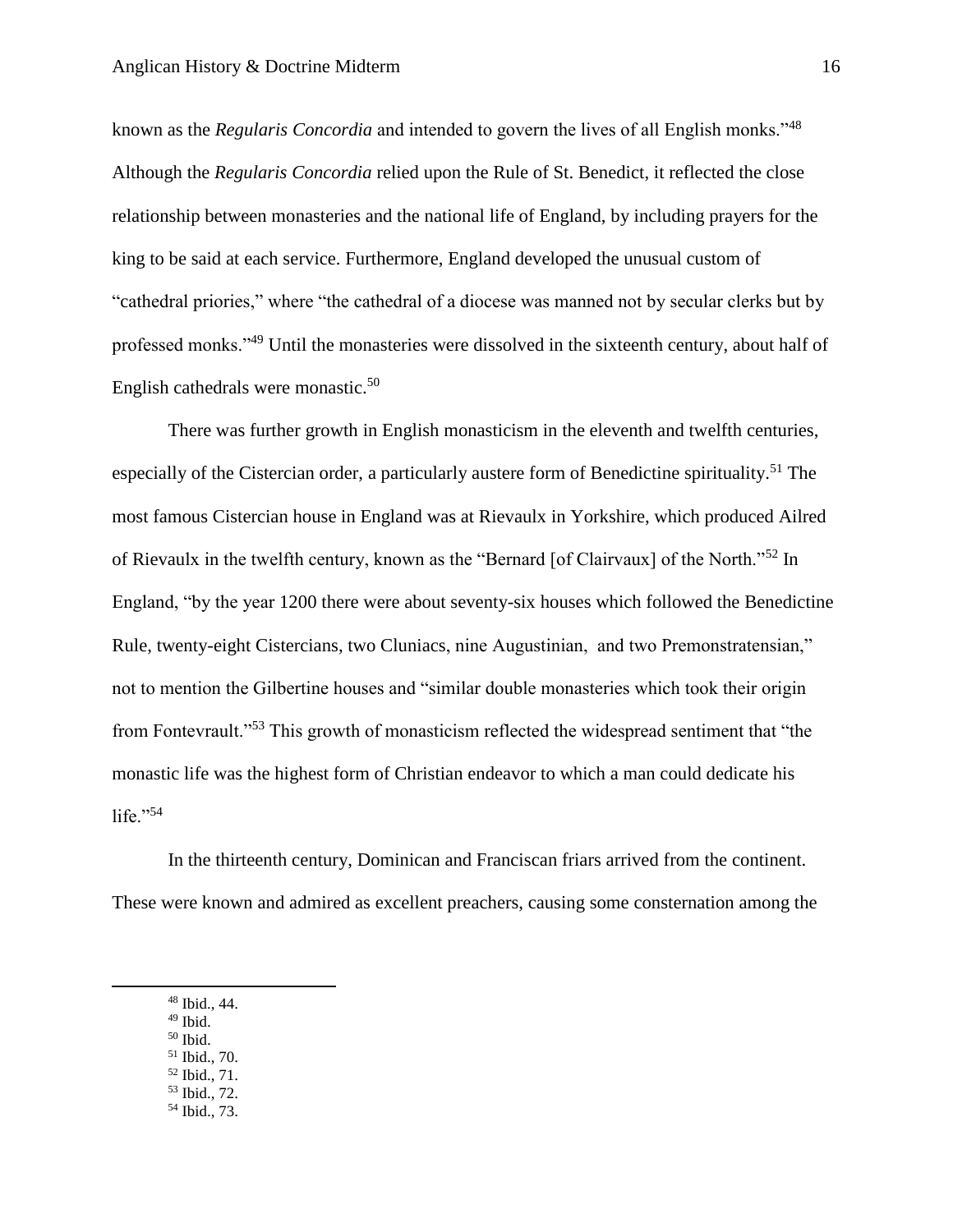local clergy, who tended to preach rather poorly. This was more than a mere popularity contest, however, because the friars also began to hear confessions and bury the dead – occasions which, in addition to preaching, could and were used to raise funds. Partly to address these issues, the papal bull *Super Cathedram* in 1300 forced friars to obtain licenses to preach and hear confessions. It also mandated that a portion of funds collected at funerals be given to the local parish priest. After this, the friars' influence in England began to decline.<sup>55</sup>

The fourteenth century produced four great mystical writers in England: Richard Rolle (c. 1300-49), the anonymous author of *The Cloud of Unknowing*, Walter Hilton (d. 1396), and Lady Julian of Norwich (c. 1343-c. 1413).<sup>56</sup> Of these, Julian of Norwich has proven the most influential. Her *Revelations of Divine Love* (1395), the first book in English to be written by a woman, described a series of divine revelations ("shewings") she had received some twenty years earlier while on what appeared to be her deathbed.<sup>57</sup> In the midst of intense suffering, she was able to experience and express joyful reflection upon the passion of Christ, demonstrating a robust belief in the triumph of love through Christ.<sup>58</sup> Furthermore, she believed that, because God loves all of life, Christian joy is not only to be experienced in moments of ecstasy, but of peace and harmony in everyday life.<sup>59</sup>

As much as Julian of Norwich may rightly seem like an outlier in her day, it is important to realize that late medieval piety was more robust than traditional modern narratives have often stated or implied. According to Eamon Duffy, the English liturgy in the late Middle Ages was

<sup>55</sup> See Ibid., 102–6.

<sup>56</sup> Ibid., 127–28.

<sup>57</sup> Ibid., 129.

<sup>58</sup> Ibid.

<sup>59</sup> Gerald R. McDermott, "Anglican History and Doctrine Class Notes" (Unpublished, Fall 2016).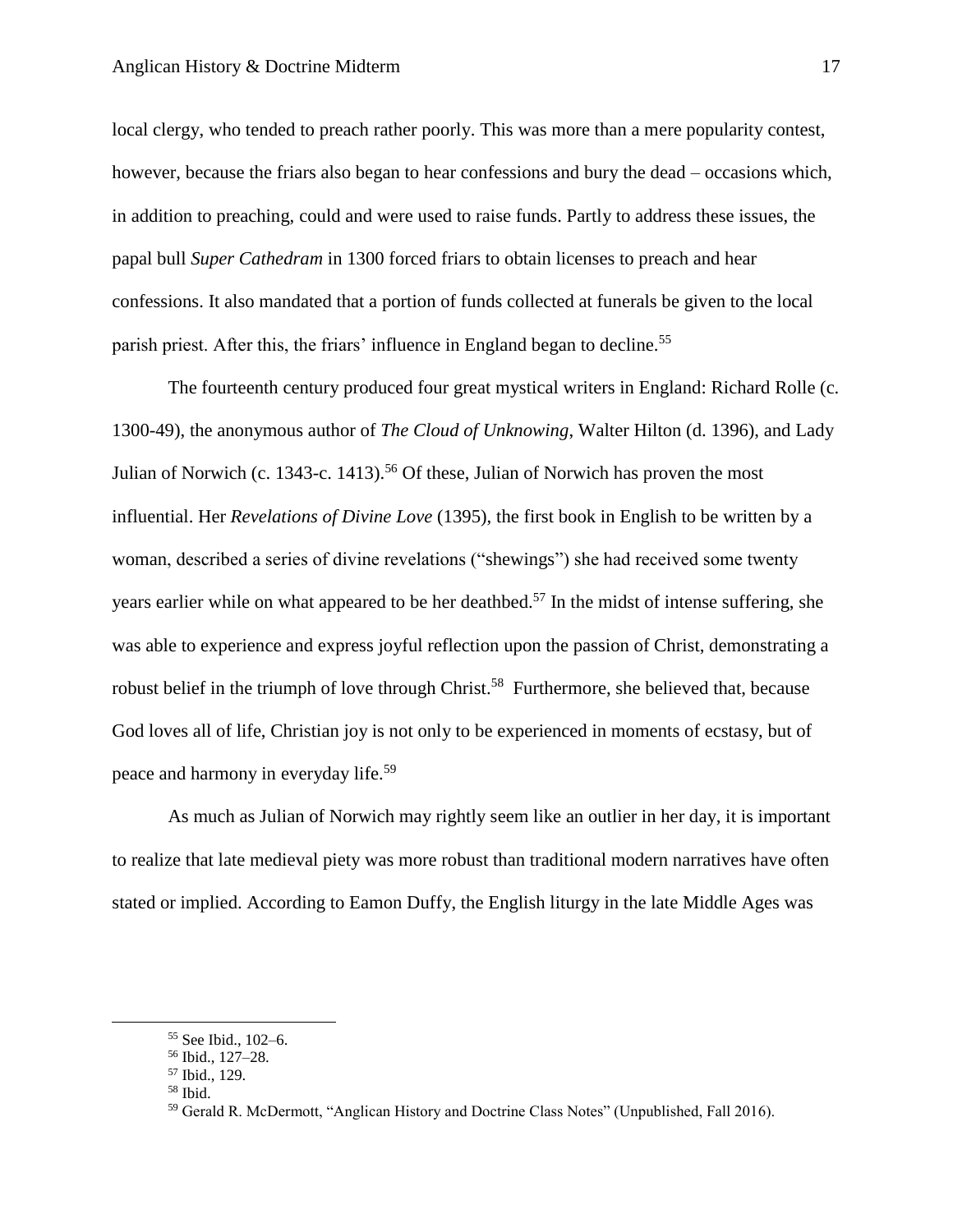centered on Christ and enjoyed widespread popular support.<sup>60</sup> Furthermore, many laypeople used missals and books of devotion in England in the fourteenth and fifteenth centuries.<sup>61</sup>

For this reason, the most distinctive element of Anglican spirituality, the use of a Book of Common Prayer [BCP], did not emerge from a vacuum when Archbishop Thomas Cranmer produced the first BCP in 1549. Rather, Cranmer's distillation of the monastic hours of prayer into the Daily Office of Morning and Evening Prayer for popular consumption built upon the old English tradition of monastic spirituality playing a significant role in the life of the nation.<sup>62</sup> And yet, the production and use of the BCP were an important development in Anglican spirituality, given Henry VIII's dissolution of the nearly two thousand English monasteries, for largely financial reasons, from 1535 to 1539.<sup>63</sup> The fall of "specialized" monasticism may have motivated Cranmer to ensure that a "popular" form of monasticism could continue through the use of the Daily Office in the BCP. Together with the use of the English Bible (which could be accessed lawfully from 1538 onwards, thanks in part to the prior work of Wyclif, Willian Tyndale, and Miles Coverdale), the Daily Office was meant to support Anglican spirituality throughout the nation. $64$ 

Much more could and has been said about Anglican spirituality and the BCP.<sup>65</sup> I will say more about the latter below, but the last thing I will mention about Anglican spirituality is its breadth, as shown by the Wesley brothers and the development of the Wesleyan tradition.

<sup>60</sup> See Eamon Duffy, *The Stripping of the Altars: Traditional Religion in England 1400-1589* (New Haven, CT: Yale University Press, 1992); McDermott, "Anglican History and Doctrine Class Notes."

<sup>61</sup> McDermott, "Anglican History and Doctrine Class Notes."

<sup>62</sup> Marion J. Hatchett, "Prayer Books," in *The Study of Anglicanism*, ed. Stephen Sykes, John Booty, and Jonathan Knight, rev. ed. (Minneapolis: Fortress, 1998), 132.

<sup>63</sup> Moorman, *A History of the Church in England*, 173–76.

<sup>64</sup> Ibid., 172–73.

<sup>&</sup>lt;sup>65</sup> For a much more thorough overview of Anglican spirituality, see Geoffrey Rowell, Kenneth Stevenson, and Rowan Williams, eds., *Love's Redeeming Work: The Anglican Quest for Holiness* (Oxford ; New York: Oxford University Press, 2003).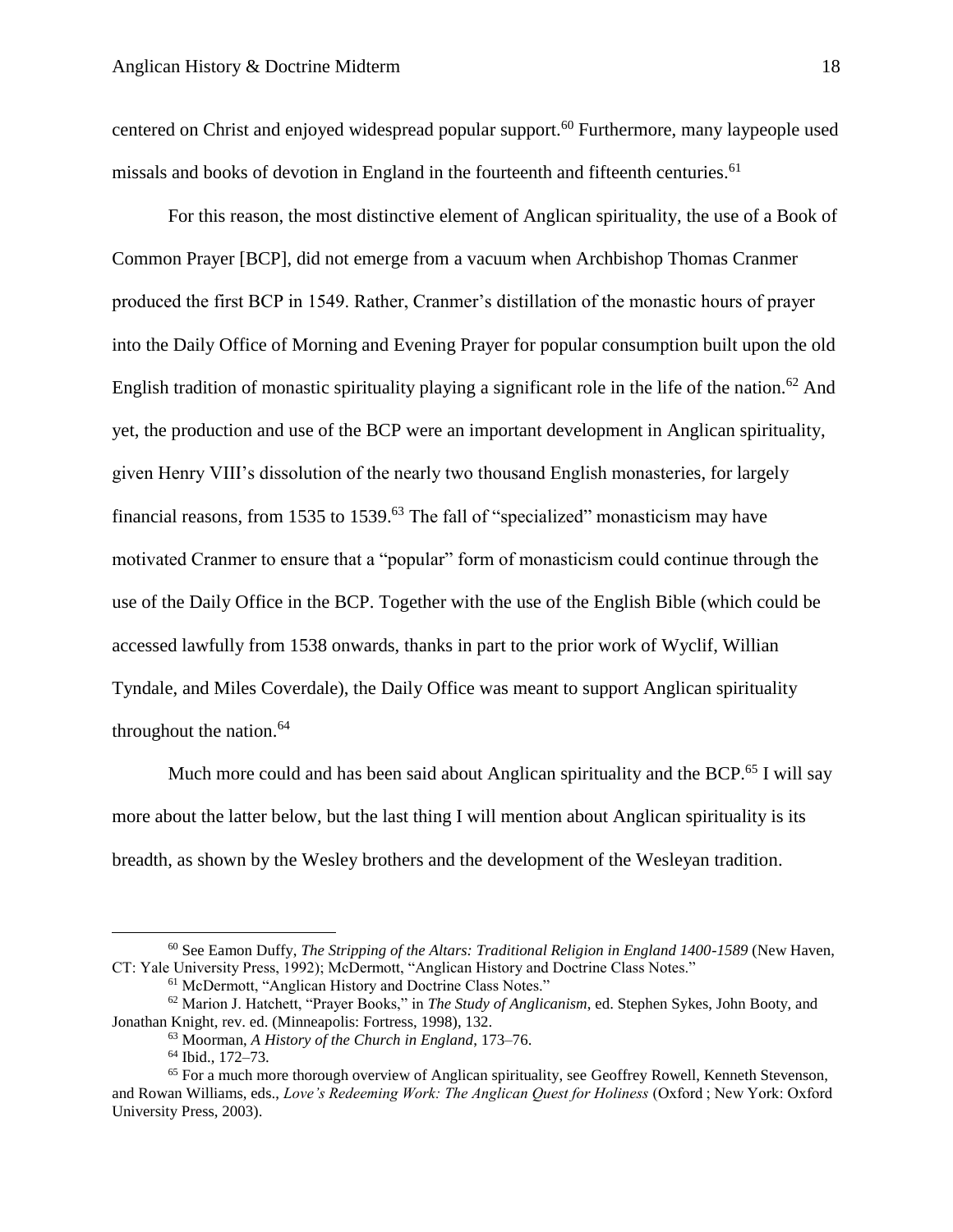Although the Methodist movement started by John Wesley led to a departure from the Church of England, it began in radical devotion to the distinct *via media* of the Anglican Church. As the editors of *Love's Redeeming Work* note, John Wesley was "a man who blended Protestant and Catholic traditions. He combined a firm belief in justification by faith with a strong sacramentalism and passionate devotion to the pursuit of perfection inherited from Catholic spirituality."<sup>66</sup> And he was able to achieve this combination, as Moorman notes, by being "a churchman through and through," imploring his followers to the end of his life not to depart from the Church [of England].<sup>67</sup> Following Wesley's initial intentions, if not his followers' later example, we ought to remember that a "high" of the Church need not be opposed to an "Evangelical" emphasis on personal conversion and holiness. Instead, the best of the distinct tradition of Anglican spirituality suggests that these emphases can and should support each other.

### **Distinctives of Anglican Liturgy**

Perhaps the best explicit example of a liturgical *via media* is found in the opening words of the Preface to the 1662 BCP: "It hath been the wisdom of the Church of *England*, ever since the first compiling of her Publick Liturgy, to keep the mean between the two extremes, of too much stiffness in refusing, and of too much easiness in admitting any variation from it."<sup>68</sup> This is an excellent example of a middle way, not just between Protestantism and Roman Catholicism, but between a crass formalism and a runaway individualism. The Anglican *via media* is more than just a list of positions. It is also a thoroughgoing ethos.

<sup>66</sup> Ibid., 287.

<sup>67</sup> Moorman, *A History of the Church in England*, 300.

<sup>68</sup> *The Book of Common Prayer of 1662*, Standard Edition (Cambridge: Cambridge University Press, 2004),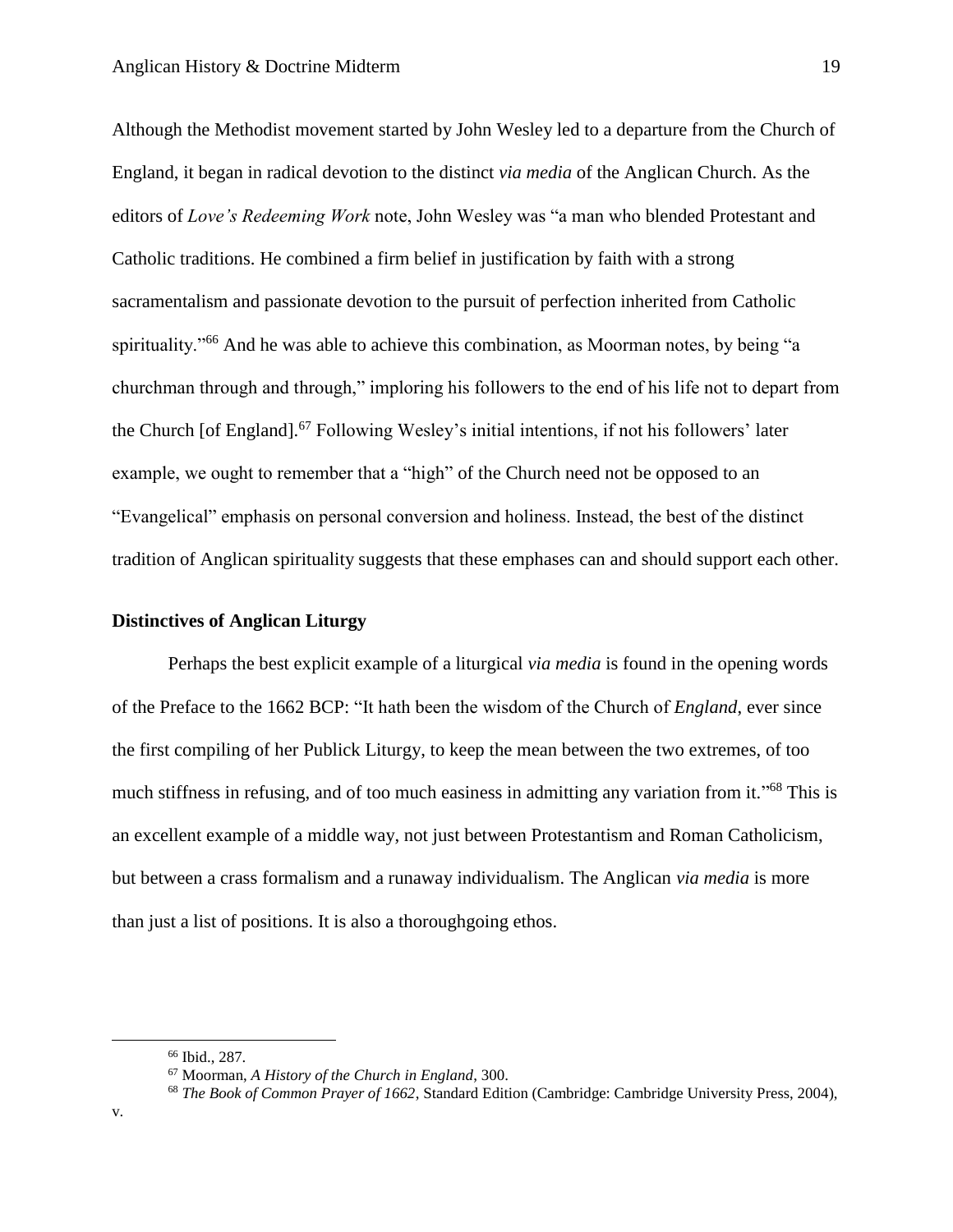However, this *via media* approach to liturgy far predates the composition of the first BCP in 1549. Indeed, Augustine had to navigate liturgical differences when he arrived in Kent in 597. Gregory the Great instructed him to "make his own rite, choosing what he found to be most 'pious, religious and correct' in the customs of other churches and adapting them to the needs of the English."<sup>69</sup> The main criterion for Gregory was not the geographical provenance of a particular liturgy, but rather what was most acceptable to God.<sup>70</sup> Furthermore, consider the previously mentioned example of liturgical decisions made at the Synod of Whitby in 663.<sup>71</sup>

It is not often discussed, but the relationship between the English and Roman liturgies has exerted influence in both directions. As Moorman observes, in the days of Alcuin of

Northumbria (d. 796),

the many liturgical uses had been gradually reduced to two – the Roman and the Gallican. Both were known in England, for the Roman missionaries had introduced the Roman rite while the Irish used the Gallican. In the north of England, where Roman and Irish traditions existed side by side, both rites must have been in use, and Alcuin would thus be familiar with each  $72$ 

At the request of Emperor Charlemagne to secure liturgical uniformity, Alcuin supplemented the extant Roman liturgy at the time, and his work "gradually ousted the old [Roman] *Gregoranum* all over Western Christendom. Alcuin has thus left his mark on Christian worship to this day and has been called 'the final begetter of the Western rite.'"<sup>73</sup>

A distinctly Anglican approach to liturgy began, therefore, much earlier than Cranmer's development of the first BCP in 1549. Cranmer was not the first Anglican to make changes to extant liturgies in order to preserve the best elements therein, to the glory of God. However, it

<sup>69</sup> Moorman, *A History of the Church in England*, 14.

<sup>70</sup> Bede, *Bede's Ecclesiastical History of the English People*, 79.

 $71$  See page 15 above.

<sup>72</sup> Moorman, *A History of the Church in England*, 32.

 $73$  Ibid.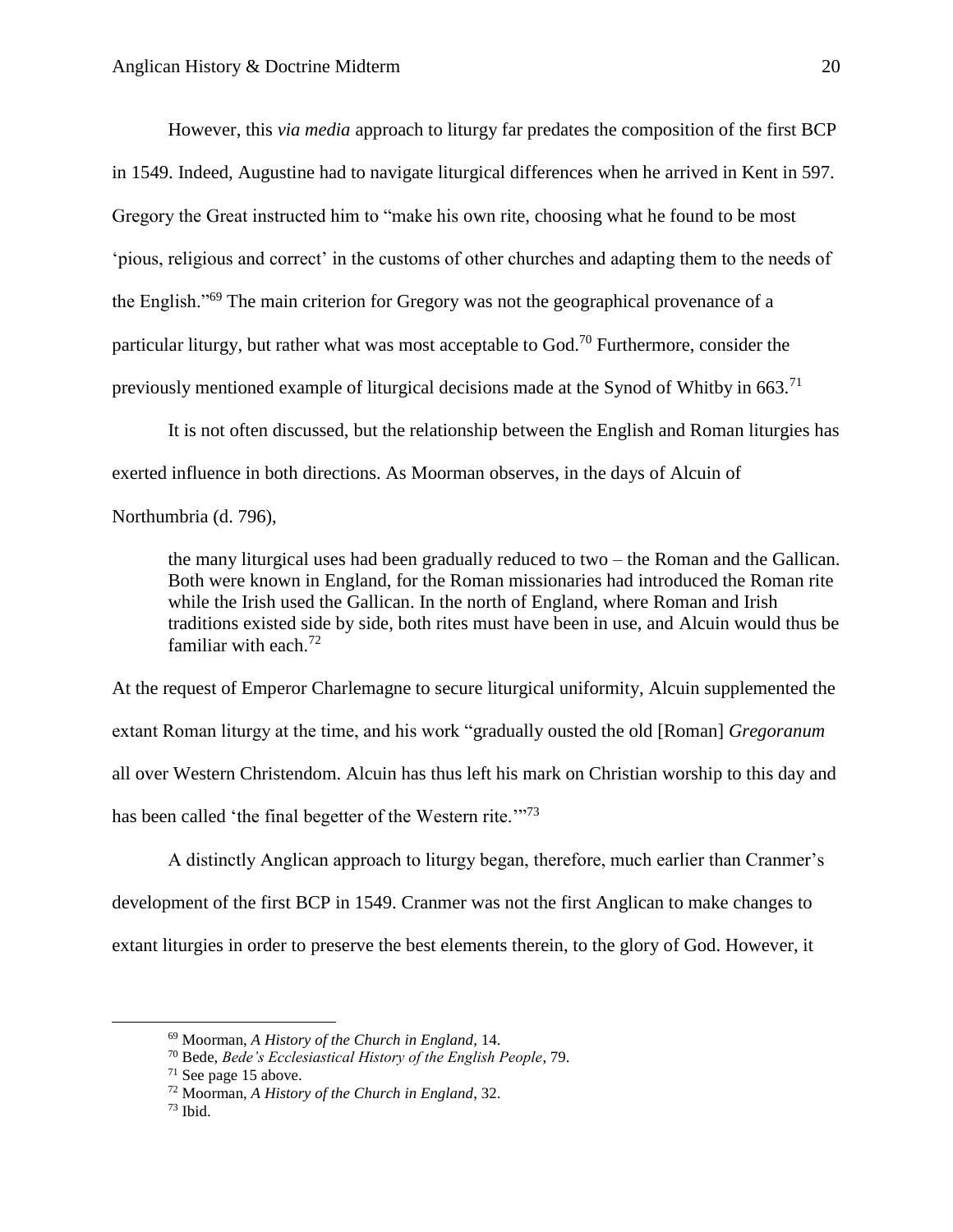would be foolish to deny that the distinctly Anglican approach to liturgy intensified in the sixteenth and seventeenth centuries. This can be seen, specifically, in the relationship between liturgy and doctrine in the Anglican Church. As Hatchett notes,

In other branches of Christianity the decisions of certain councils (for example, Trent) or the writings of particular leaders (for example, Luther, Calvin or Wesley) or certain confessional statements (for example, the Book of Concord or the Westminster Confession) have possessed authority beyond that ever granted in Anglicanism to any council, individual, or confessional statement. A distinguishing mark of the Church of England at the Reformation was the establishment of one uniform liturgy.<sup>74</sup>

Now, this is not to discount the importance of the *Thirty-Nine Articles of Religion*, first published in 1563 and revised in 1571. But, as Peter Toon makes clear, the Church of England made clear in the Articles "upon what theological principles it had already produced its Book of Common Prayer."<sup>75</sup> Therefore, "the Articles and the Prayer Book belong together both in the Settlement of Elizabeth (1559) and the later one of Charles II (1660-62)."<sup>76</sup>

As Louis Weil notes, the liturgy and doctrine of the Anglican Church – much like the Articles and the Prayer Book – are to be mutually informing. The Anglican liturgy both celebrates and nourishes the received Christian faith.<sup>77</sup> This mutual relationship has often been expressed with the phrase *lex orandi, lex credendi* ("the law of praying [is] the law of believing"). What Anglicans do when they worship is both reflective and formative of what Anglicans believe.<sup>78</sup> Granted, if the *lex orandi, lex credendi* principle is correct as such, this

<sup>74</sup> Hatchett, "Prayer Books," 131.

<sup>75</sup> Peter Toon, "The Articles and Homilies," in *The Study of Anglicanism*, ed. Stephen Sykes, John Booty, and Jonathan Knight, rev. ed. (Minneapolis: Fortress, 1998), 144.

 $76$  Ibid.

<sup>77</sup> Louis Weil, "The Gospel in Anglicanism," in *The Study of Anglicanism*, ed. Stephen Sykes, John Booty, and Jonathan Knight, rev. ed. (Minneapolis: Fortress, 1998), 59–60.

<sup>78</sup> W. Taylor Stevenson, "Lex Orandi - Lex Credendi," in *The Study of Anglicanism*, ed. Stephen Sykes, John Booty, and Jonathan Knight, rev. ed. (Minneapolis: Fortress, 1998), 187–202.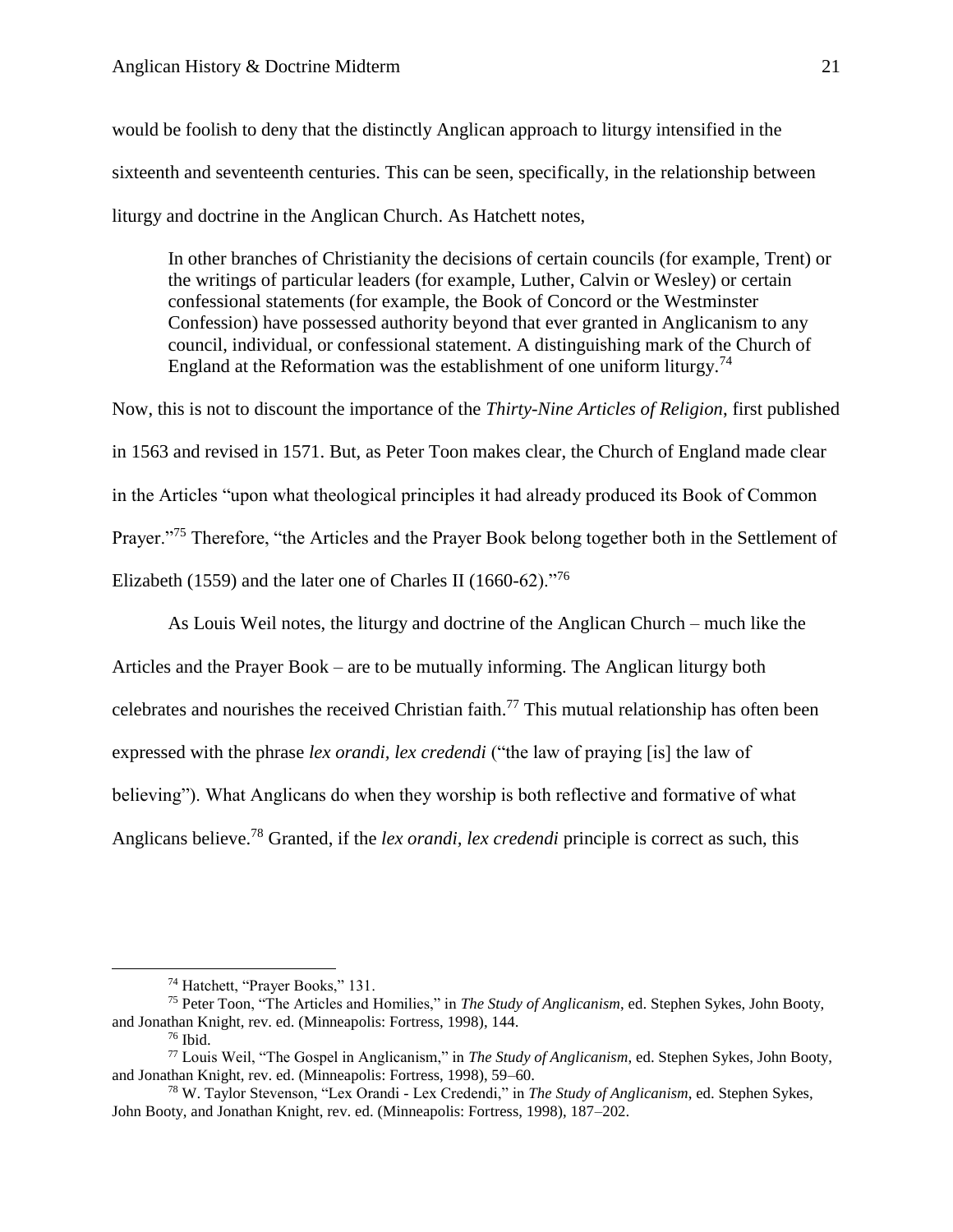relationship is arguably present in all Christian worship. Nevertheless, the central emphasis on the relationship between liturgy and doctrine is a distinctly Anglican approach to liturgy.

#### **Distinctives of Anglican Sacraments**

 $\overline{\phantom{a}}$ 

By far the most important liturgies within the Anglican Prayer Book tradition are the sacraments of Baptism and Holy Communion. And because of the unique nature of the Reformation debates regarding the sacraments, there is less continuity between pre-Reformation and post-Reformation Anglican distinctives on the sacraments than there was in the areas of polity, spirituality, and liturgy. That is, if there *were* one area in which Anglicanism's distinctiveness did, in fact, emerge during the sixteenth century, it would seem to be the sacraments.

However, despite the sixteenth-century necessities of defining Anglican sacramental positions over against both Roman Catholicism and certain elements of European Protestantism, an "Anglican" approach to the sacraments began much earlier, to the extent that Christians in England desired throughout their history to carry forward the patristic Church's traditions and beliefs regarding both Baptism and the Eucharist. Nevertheless, I admit that the evidence is scant that Anglican Christians often had to explicitly state and justify this impulse before the English Reformation.

Regarding baptism, according to David Holeton, the initiation rites that the Reformers received from the Middle Ages "were a pale shadow of their former [patristic] selves. Rites which had once taken place over an extended period of time, often a number of years, had come to be compressed into a single event."<sup>79</sup> Nevertheless, to produce his 1549 baptismal liturgy,

<sup>79</sup> David R. Holeton, "Initiation," in *The Study of Anglicanism*, ed. Stephen Sykes, John Booty, and Jonathan Knight, rev. ed. (Minneapolis: Fortress, 1998), 294.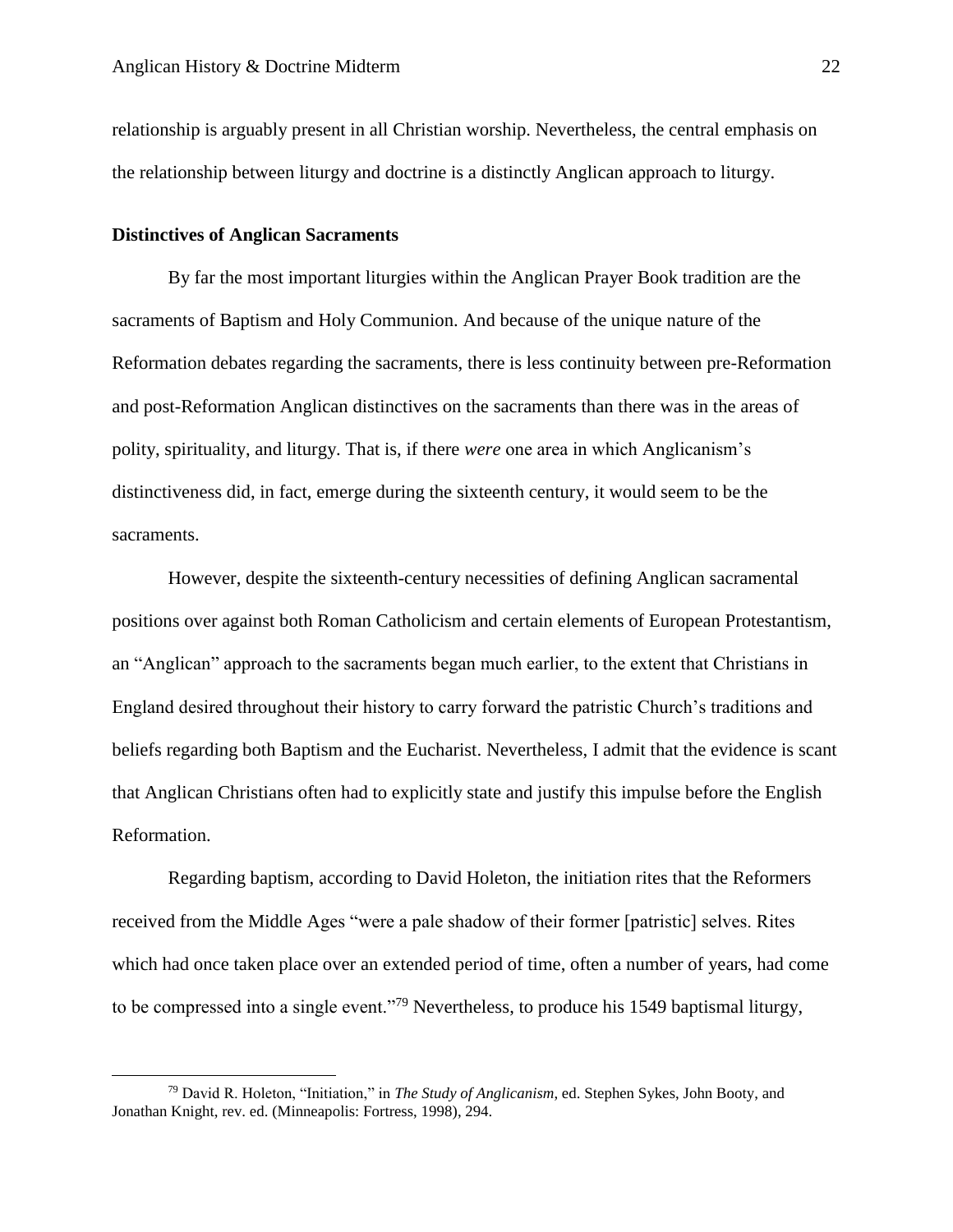Cranmer relied heavily upon the rite contained in the Sarum Manual (*Rituale*), a rite "typical of late medieval baptismal liturgies."<sup>80</sup> After revising the Sarum rite, he added components "borrowed from Luther, the *Consultation* of Herman von Wied of Cologne and the Hispanic *Missale Mixtum*."<sup>81</sup>

Although the resulting liturgy bore a great resemblance to the medieval rite, it is significant that the first rubric explicitly references Cranmer's knowledge of patristic baptismal practices regarding the frequency of administration.<sup>82</sup> Furthermore, in place of the "second postbaptismal anointing of the Roman rite found in the Sarum Manual," the 1549 BCP includes a rite of Confirmation, based in "a catechetical rite which emerged from the left wing of the Bohemian Reformation of the previous century."<sup>83</sup> Here, then, we see Cranmer's impulse to draw upon the best elements of extant liturgies in order to honor the patristic tradition. Although the specifics and the context were different, Cranmer's approach to the baptismal liturgy bears an unmistakable resemblance to Augustine's approach to English liturgical variations in the early seventh century.

Regarding Holy Communion, according to Crockett, the rite had similarly suffered throughout the Middle Ages:

…there developed a gradual separation between the act of consecration and the act of communion, so that the goal of the Eucharist became the production of the real presence rather than the communion of the people. This resulted in a Eucharistic piety which focused on the adoration of the host, rather than on the reception of communion. In medieval theology it led to a preoccupation which the question of the manner of Christ's presence in the elements.<sup>84</sup>

 $\overline{\phantom{a}}$ 

<sup>83</sup> Holeton, "Initiation," 295.

 $80$  Ibid.

 $81$  Ibid.

<sup>82</sup> Brian Cummings, ed., *The Book of Common Prayer: The Texts of 1549, 1559, and 1662*, Oxford World's Classics (Oxford: Oxford University Press, 2013), 46; Holeton, "Initiation," 295.

<sup>84</sup> William R. Crockett, "Holy Communion," in *The Study of Anglicanism*, ed. Stephen Sykes, John Booty, and Jonathan Knight, rev. ed. (Minneapolis: Fortress, 1998), 312.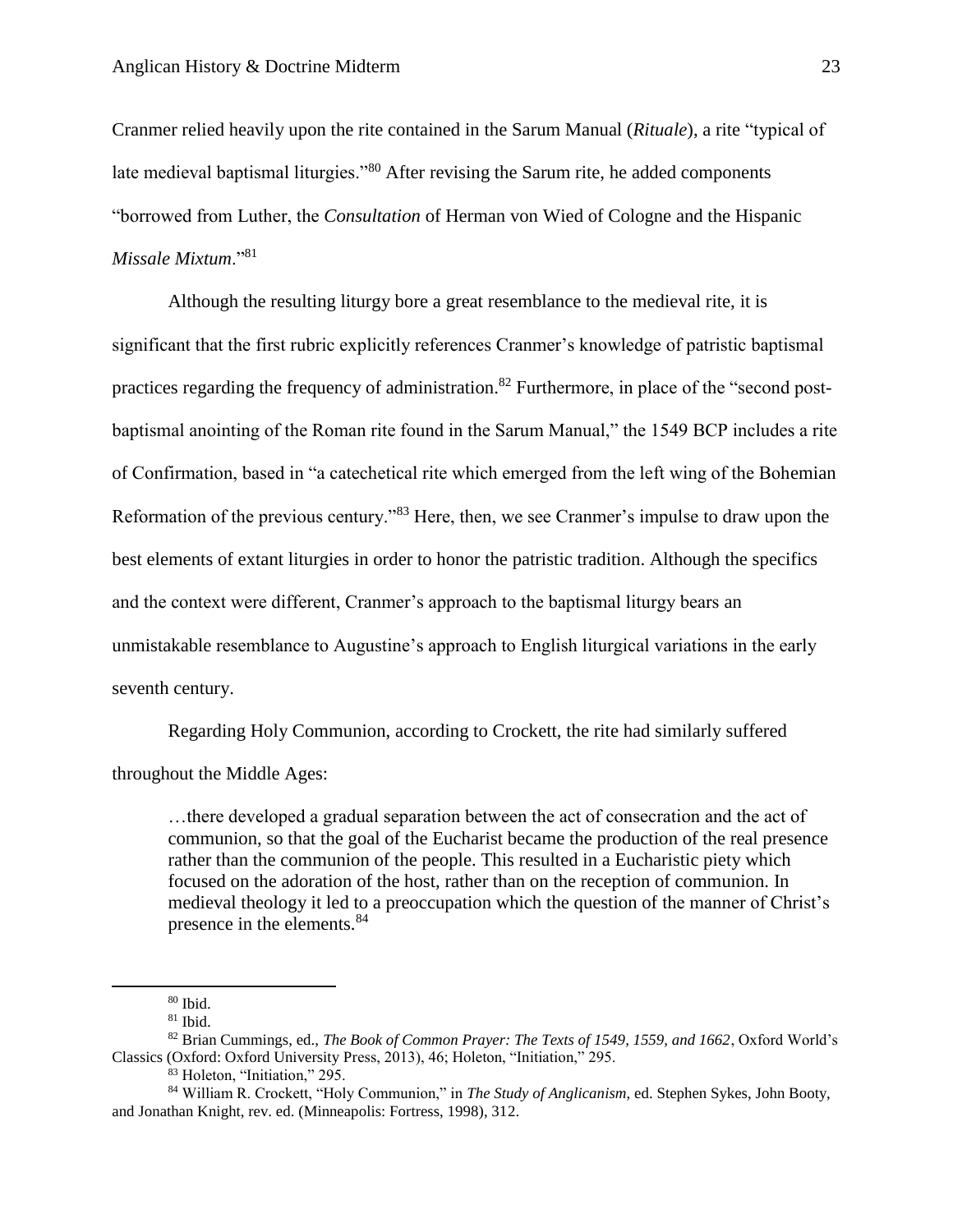To address this deficiency and return to the patristic and biblical emphasis on the act of communion and the mystery of the reception of Christ's body and blood,

Anglican theologians from Cranmer onwards were engaged in a project of reorienting Eucharistic theology away from its medieval centre and reuniting the act of consecration and the act of communion. For these theologians, the goal of the Eucharist is not the production of the real presence, but the nourishment of Christian believers. The real presence is the presupposition rather than the focus of their thought.<sup>85</sup>

This is an important clarification of an Anglican approach to the Eucharist. The Anglican answer to medieval errors was not to abandon the consistently presupposed real presence of Christ's body and blood in Holy Communion. It was, rather, to return to the patristic and biblical emphasis on the mysterious – yet real – communion with Christ, given through the sacramental elements of bread and wine.

Cranmer's specific position on Holy Communion (and the relationship of Nominalism to his arrival at a position) is hard to nail down with specificity.<sup>86</sup> While his 1549 Eucharistic rite closely resembled the Roman rite, the 1552 revision included some drastic changes. Consider the words of administration. In the 1549 BCP, they are: "The body [bloud] of our Lourde Jesus Christe whiche was geven for thee, preserve thy bodye and soule unto everlasting lyfe."<sup>87</sup> In the 1552 BCP, however, they read: "Take and eat this, in remembrance that Christ died for thee, and feed on him in thy heart by faith, with thanksgiving" and "Drink this in remembrance that Christ's blood was shed for thee and be thankful."<sup>88</sup> Although the exact reason for this specific change is unknown, the movement seems to be away from emphasizing real presence, and

<sup>85</sup> Ibid.

<sup>86</sup> See, for example, the exchange between Eugene MckGee and William Courtenay in the *Harvard Theological Review*. Eugene K. McGee, "Cranmer and Nominalism," *Harvard Theological Review* 57, no. 3 (July 1964): 189–216; William J. Courtenay, "Cranmer as a Nominalist," *Harvard Theological Review* 57, no. 4 (October 1964): 367–80; Eugene K. McGee, "Cranmer's Nominalism Reaffirmed," *Harvard Theological Review* 59, no. 2 (April 1966): 192–96.

<sup>87</sup> Cummings, *The Book of Common Prayer*, 34.

<sup>88</sup> Crockett, "Holy Communion," 308. Crockett, of course, uses modern spelling in this quotation.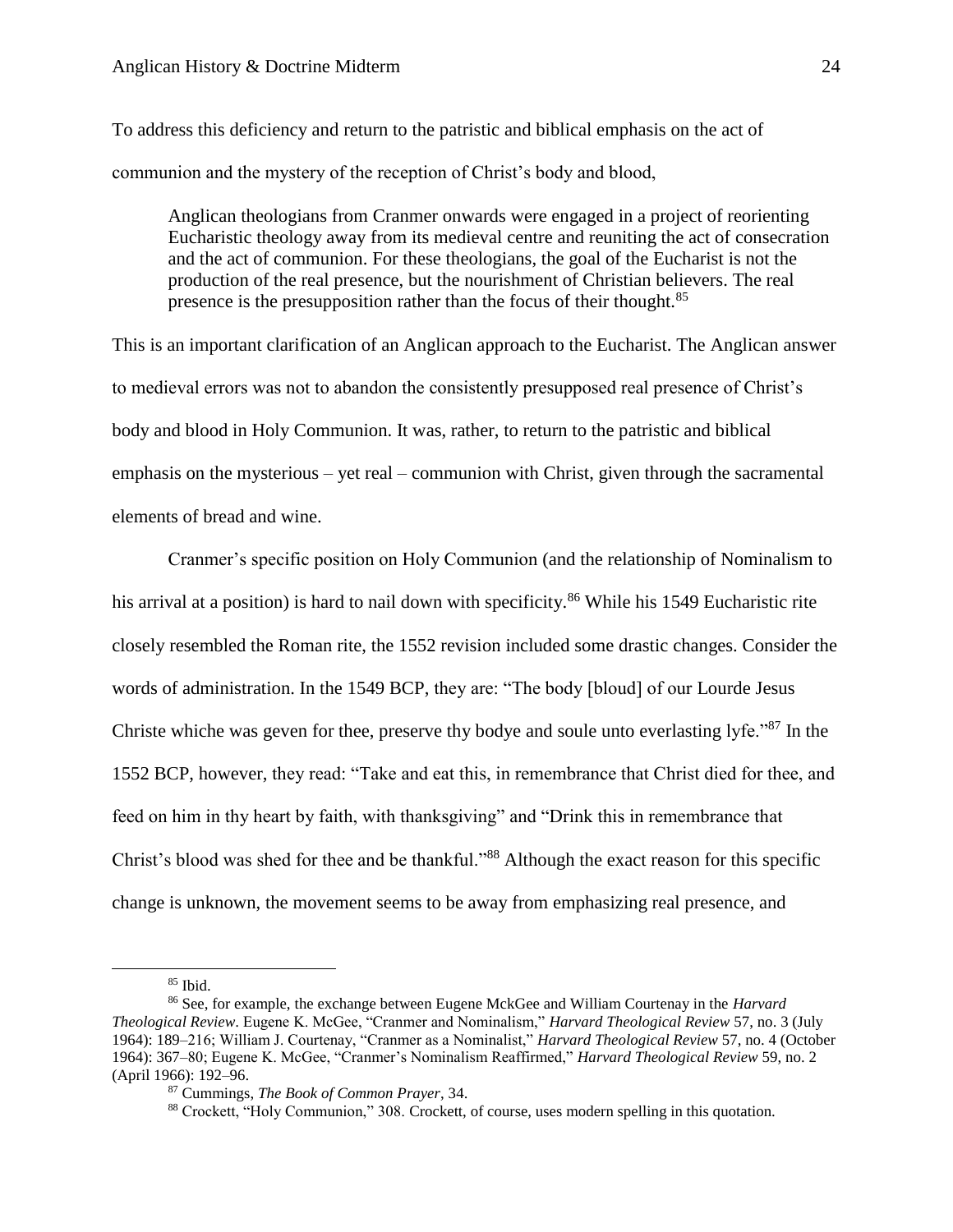toward a form of memorialism – at least in this one portion of the Eucharistic rite. In the 1559 and 1662 BCP, both versions of the words of administration are juxtaposed together.

Thankfully, given Cranmer's ambiguity and despite his influence, it is important to remember that "Anglicanism never developed a doctrine of the Eucharist bearing the distinctive stamp either of a single great Reformer or of common confessional agreement. Rather, within the broad framework of the Anglican Settlement there grew up a spectrum of doctrinal opinion which represented a *via media* between Rome and the continental Reformed Churches."<sup>89</sup> This middle way was also distinctly embodied by Richard Hooker – who, perhaps much like Cranmer, held to a "doctrine of the real partaking of the body and blood of Christ in the Eucharist, rather than a doctrine of the real presence of Christ in the Eucharist."<sup>90</sup>

Yet, even the phrase "rather than" in the quotation above may imply less nuance than we actually find in Hooker's writings. Without denying the actual presence of Christ in and through the sacrament, Hooker nevertheless emphasizes a certain form of receptionism, claiming that "the real presence of Christ's most blessed body and blood is not therefore to be sought for in the sacrament, but in the worthy receiver of the sacrament."<sup>91</sup> Hooker's final "exposition" of Jesus's words, "this is my body," is:

…this hallowed food, through concurrence of divine power, is in verity and truth, unto faithful receivers, instrumentally a cause of that mystical participation, whereby as I make myself wholly theirs, so I give them in hand an actual possession of all such saving grace as my sacrificed body can yield, and as their souls do presently need, this is *to them and in them* my body.<sup>92</sup>

<sup>89</sup> Ibid., 309.

<sup>90</sup> Ibid.; Richard Hooker, *Of the Laws of Ecclesiastical Polity*, ed. John Keble and Michael Russell (CreateSpace, 2010), V.lxvii.2.

<sup>91</sup> Hooker, *Of the Laws of Ecclesiastical Polity*, V.lxvii.6.

<sup>92</sup> Ibid., V.lxvii.12. Italics original.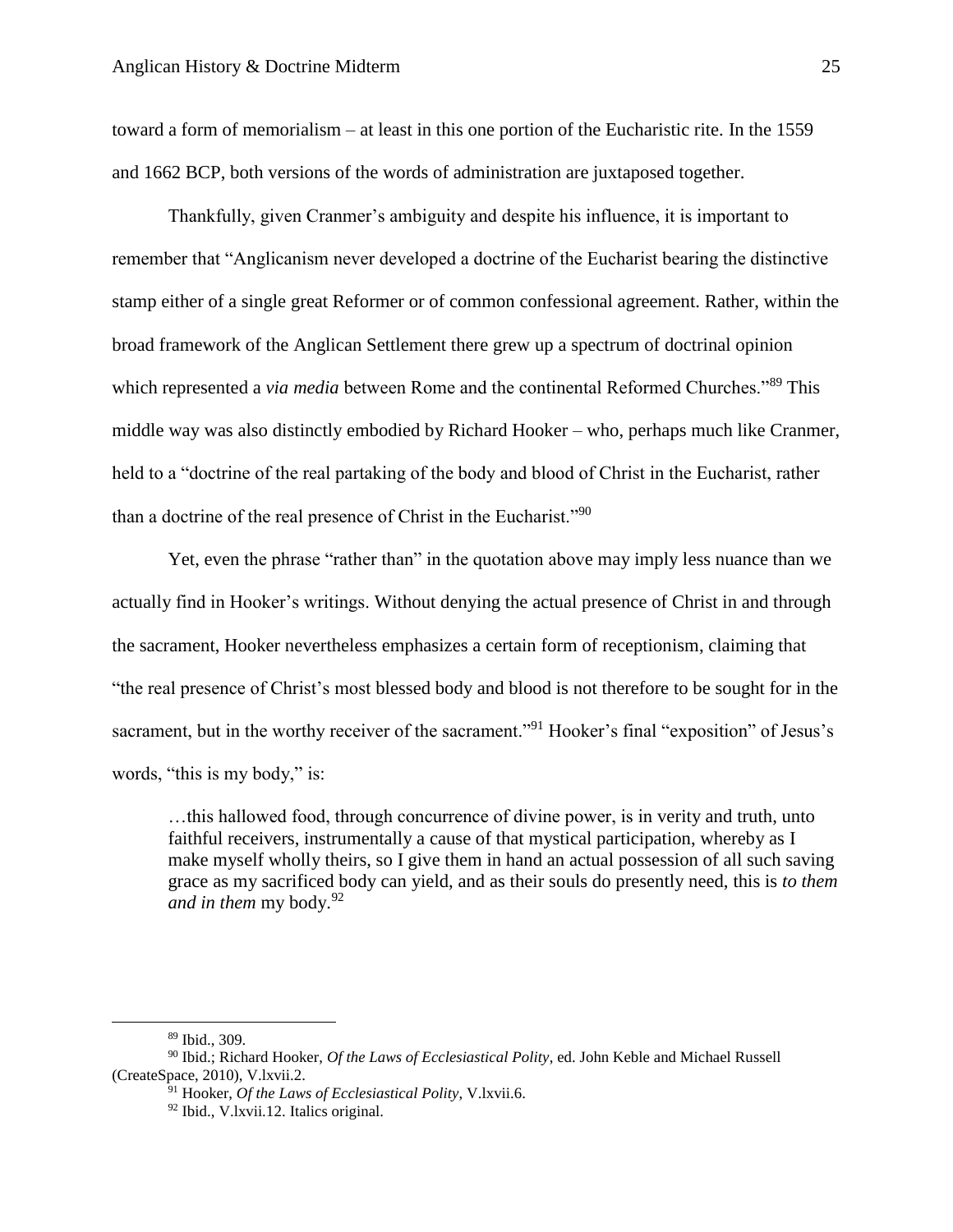Therefore, although the specific position of Hooker is not necessarily *the* distinct position of Anglicanism on the Eucharist, it is an example of the distinct Anglican approach to the Eucharist – one which acknowledges both the real presence of Christ and the mystery of communion with Christ.

Another example of the distinct Anglican approach to the Eucharist can be found in Articles 28 and 29 of the *Articles of Religion*. Article 28 rejects the hyper-Protestant view that Holy Communion is "only a sign of the love that Christians ought to have among themselves one to another." Instead, it is "a Sacrament of our Redemption by Christs [sic] death." And yet, to avoid the danger of an overly mechanistic account of the Eucharist, Article 28 continues: "…Insomuch that to such as rightly, worthily, and with faith receive the same, the Bread which we break, is a partaking of the Body of Christ: and likewise the Cup of blessing, is a partaking of the Blood of Christ" (cf. 1 Cor. 10:16).<sup>93</sup> The opposite of this faithful reception is addressed in Article 29, which insists that, although "the wicked and such as be void of a lively faith" do "carnally and visibly press with their teeth (as St. *Augustine* saith) the Sacrament of the Body and Blood of Christ" (note the insistence on real presence), "yet in no wise are they partakers of Christ, but rather to their condemnation do eat and drink the Sign or Sacrament of so great a thing" (note the presence of a certain form of receptionism; cf. 1 Cor 11:28-32).<sup>94</sup> An Anglican approach to Holy Communion, therefore, avoids both transubstantiation and memorialism – insisting on the real presence of and communion with Christ, but refusing to specify the exact manner in which Christ is present, other than sacramentally and mysteriously.

<sup>93</sup> Cummings, *The Book of Common Prayer*, 681.

 $94$  Ibid., 682.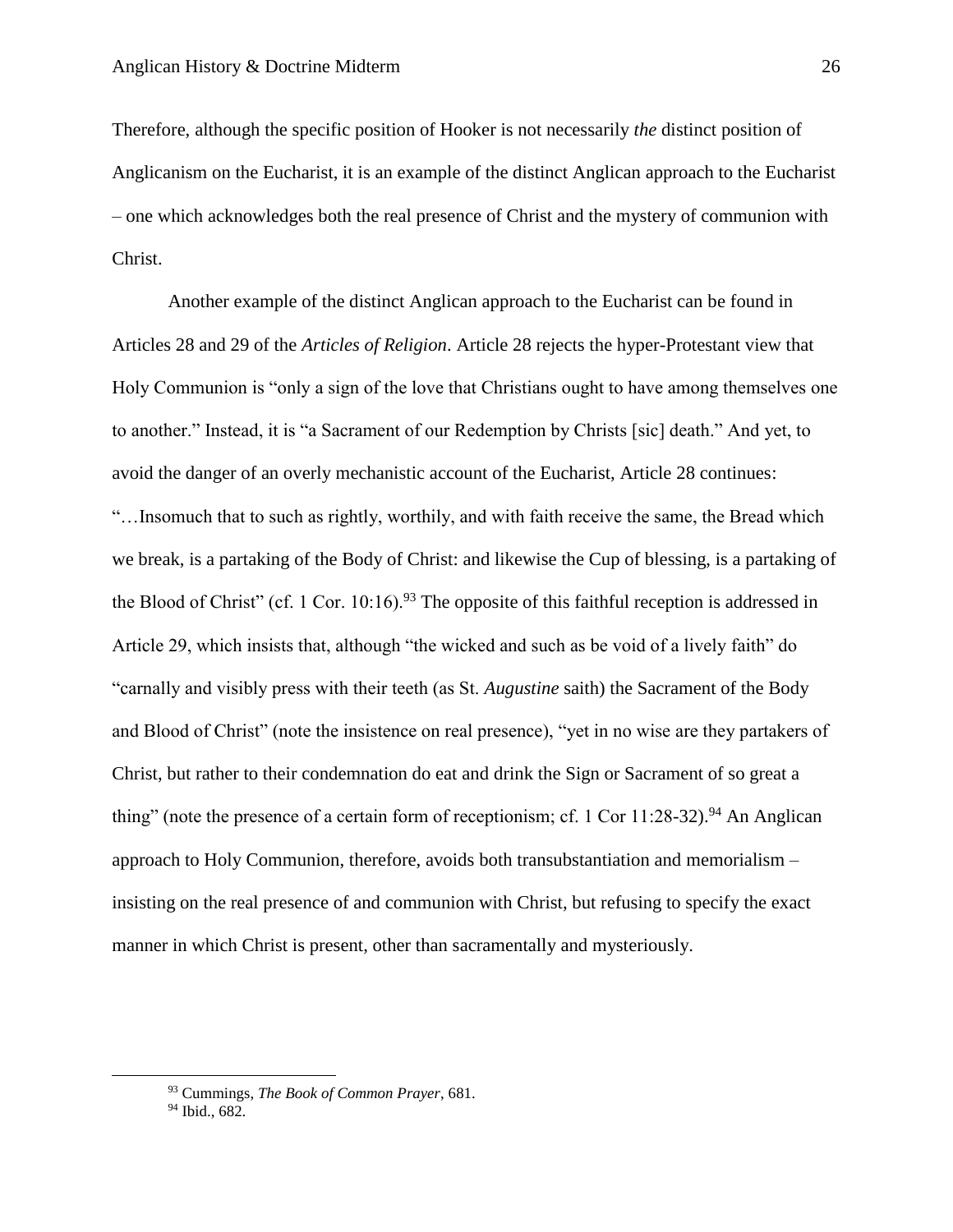Finally, as mentioned above, the Wesley brothers are an example of how a "high" Anglican view of the Church and sacraments need not be opposed to an Evangelical emphasis on personal conversion, holiness, and piety.<sup>95</sup> After all, as Crockett notes, "it is not commonly known today that the Wesleyan Revival was as much a Eucharistic revival as it was an Evangelical revival."<sup>96</sup> The Wesleys saw a unity "between a sacramental and an Evangelical vision of Christianity," as expressed "in a collection of 166 eucharistic hymns, composed by Charles and John, which combine a rich sacramentalism with a joyful Evangelical experience."<sup>97</sup> Hopefully, Anglicans will continue to retrieve and exemplify this Wesleyan combination in the years to come.

#### **Conclusions: A Distinct Member of the One Church**

I have attempted to defend the emergence of a distinctly Anglican *via media* from at least the sixth century, as opposed to the sixteenth and seventeenth centuries. While Anglicanism's unique identity undoubtedly intensified during and after the Reformation, it originated far earlier – as shown by my brief survey of Anglican distinctives in polity, spirituality, liturgy, and the sacraments.

However, in making this argument, I do not want to leave the reader with the impression that Anglicanism is only valuable to the extent that it is different from the other branches of Christ's Church. Far from it! Anglicanism is more than a confused mixture of Roman Catholic and Protestant elements, but it does endeavor to share in the catholic Christian faith with both Roman Catholics and Protestants. I cannot put it better than Weil has:

<sup>&</sup>lt;sup>95</sup> See page 19 above.

<sup>96</sup> Crockett, "Holy Communion," 313; see Paul S. Saunders, "Wesley's Eucharistic Faith and Practice," *Anglican Theological Review* 48 (1966): 157–74.

<sup>97</sup> Crockett, "Holy Communion," 313; see J. Ernest Rattenbury, *The Eucharistic Hymns of John and Charles Wesley* (London: Epworth, 1948).